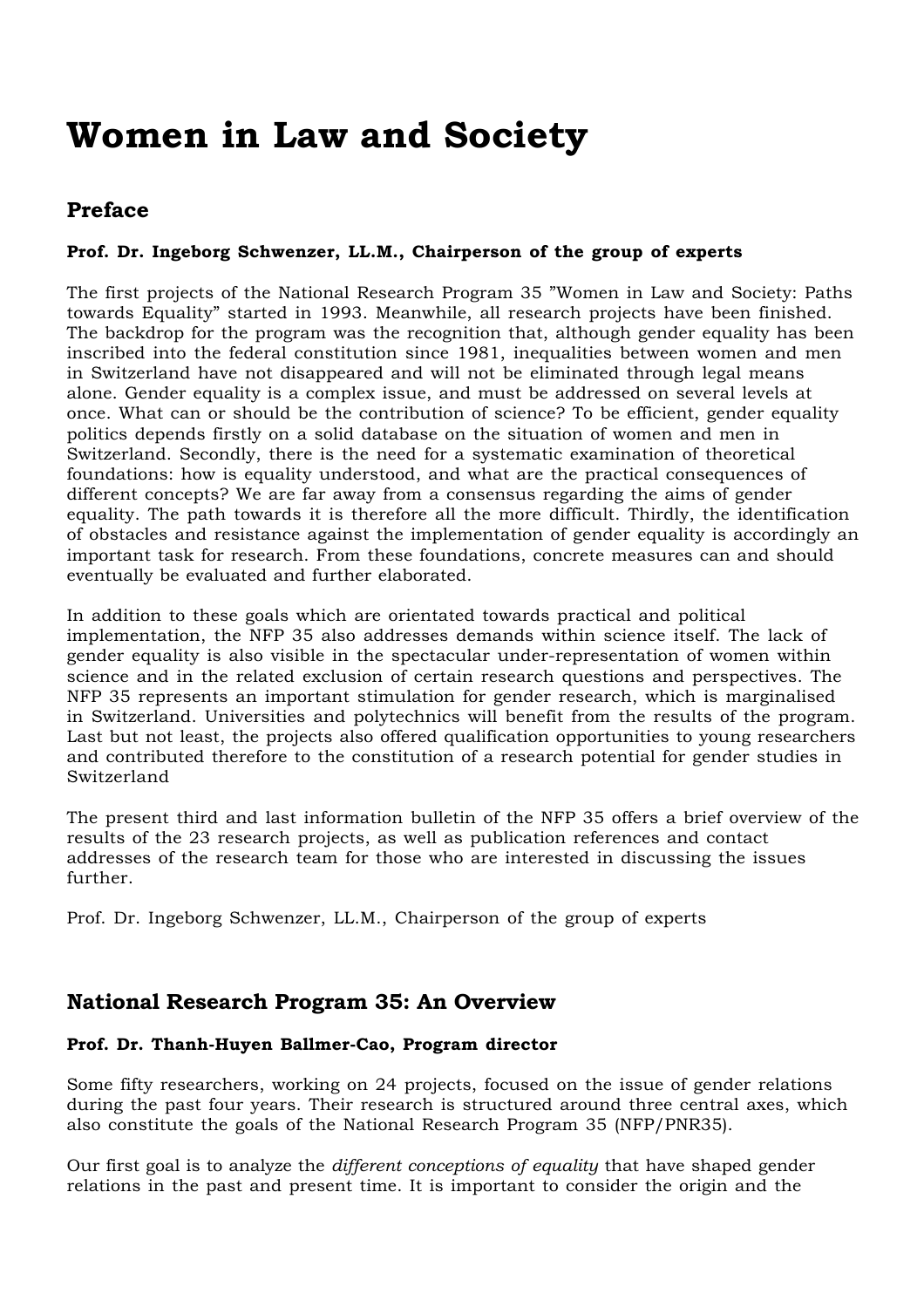evolution of concepts of equality, from a social, legal, philosophical, or religious angle. The second goal of the NFP/PNR35 is to reveal the *obstacles* to the concretisation of equality. It is crucial to identify in which domains and especially why equality politics doesn't attain its ends. The third goal of the program is to locate *available and possible* paths towards gender equality.

These vast aims obviously extend beyond the limited focus of the Program. The research projects nevertheless provide important explanations regarding these issues. The research findings are presented in around 10 000 pages. It is at once difficult and risky to ´"synthesize" them. Therefore, some central contributions will be focused on instead.

• With regard to the first research axis, the social construction of gender and of gender relations has been confirmed. Several project demonstrate that masculinity, femininity and gender relations are not natural facts but constructed representations. This construction is rendered seemingly "natural" through sexualisation. The process is continuously readapted to the gender hierarchy and to the specific needs of societies.

Gendered representations are solidly anchored. They penetrate all social sub-systems such as law, economy, education, family, etc. They are at the same time confirmed by institutions, in particular churches, courts, firms, schools, etc. A process of mutual validation results. For example, gender differences are reflected in the labor market through job segregation. The firms' organizational structures reinforce this segregation through the sexualisation of jobs and the naturalization of professional qualities. Finally, employees legitimize this discourse and these practices, with women and especially men defending "their" territories.

Despite being established and self-enforcing, representations are subject to change. In modern societies, where individual identity appears to become more "negotiable", sexual representations start to become more flexible. This is the case in certain domains of politics or the economy, where integration starts to become a practice without however upsetting the gender hierarchy. This process of transformation is neither new nor final. Historical studies show that the evolution of gender relations is precisely marked by discontinuities. Frequent setbacks render the very idea of definite gains illusory.

• The detection of obstacles to equality, which is the second research axis of NFP/PNR35, proves to be more difficult than expected. While gender inequalities are often evident, sophisticated analyses are needed to identify obstacles and especially the causal chain that leads to these obstacles.

To start with, the field is highly fragmented. In particular, several models of equality exist. The ideas of formal equality and material equality differ both with respect to postulates and to argumentation or conclusions. Codification dynamics contribute to the plurality of the models. For example, opinions on the regulation of gender relations are subject to change: the prohibition of night-work for women or co-education, for example, are considered sometimes as progress and sometimes as obstacles. The perception of inequalities constitutes another example of fragmentation: Not only do sensibilities regarding inequalities vary according to social space but they also decrease with proximity or intimacy. In other words, sensibilities decrease when relations become more personal.

An effort to uncover and to "contextualise" is needed to grasp the obstacles. Let us mention some contributions of NFP/PNR35.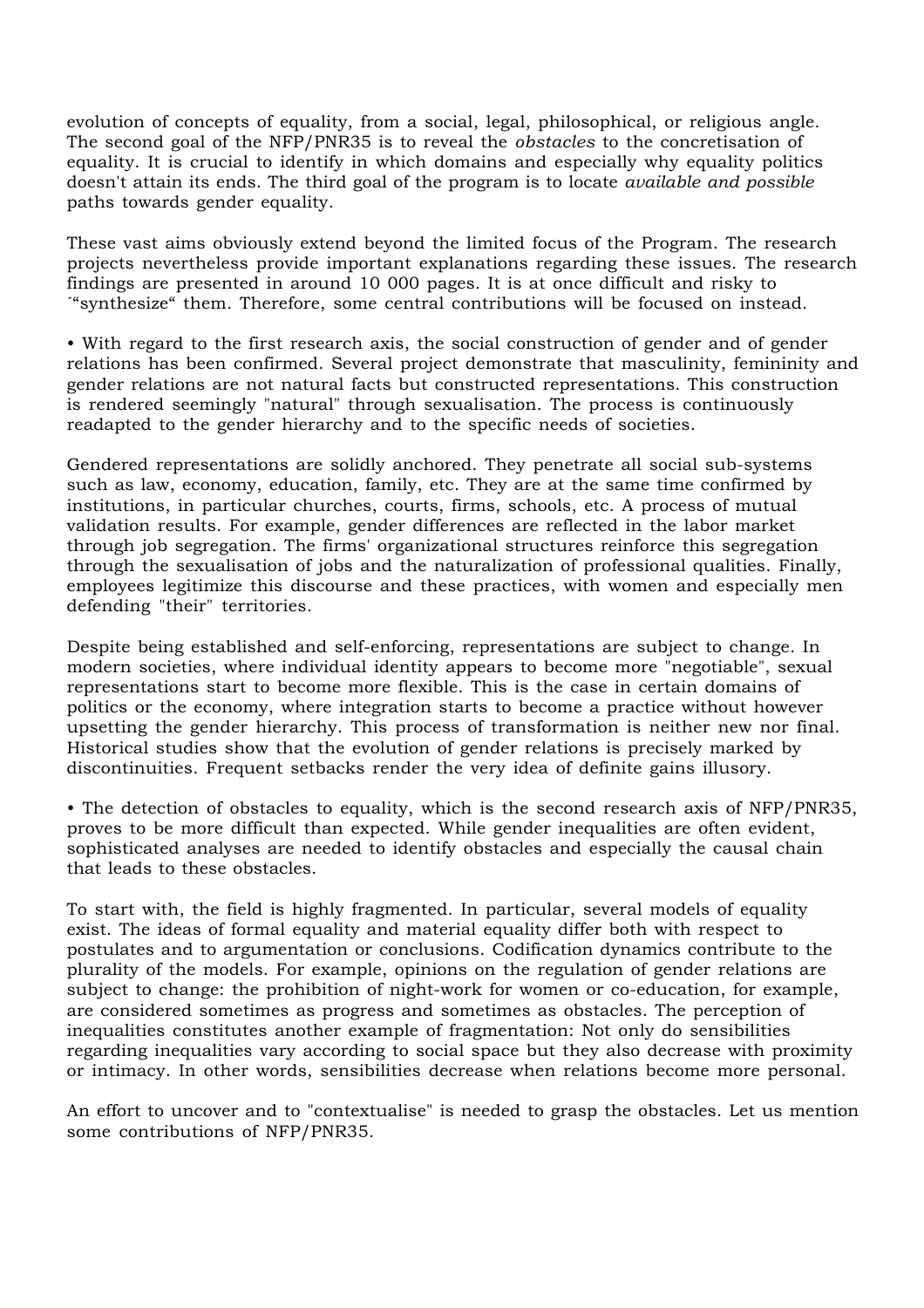Some forms of progress are not really a progress at all, such as the feminisation of certain professions, for example. The high visibility of the new arrival of women pastors in the clergy acts as a magnifying glass, which amplifies and exaggerates the success of a minority. The failure of the majority, as well as those symptoms which accompany this feminisation are neglected, such as a loss in prestige, a salary drop, precariousness, etc.

Reconstructing the causal chain of inequalities demands in particular a distrust of convenient explanations. For example, the analysis of employment and other activities shows that womenís professional investment is not subordinated to family charges. This does not mean, however, that the combination of family with employment has little importance to professional engagement. On the contrary, the problem of reconciling family with work needs to be solved previously and then continuously managed by those women who wish to work. Consequently, the "entry ticket" does not offer life-long access to the labor market, and does not at all offer a base for career promotion in the work domain.

Another difficulty of the effort of unveiling is that situations are asymmetrical. Men and women draw very different benefits from the same situation, for example, from voluntary work in the social domain. They also react differently to those members of the opposite gender who enter their professional "bastions". Of course, the same factors rarely have identical effects on both genders. For instance, marriage decreases salary for women but increases salary for men.

• The third research axis, which aims to identify available and possible paths towards gender equality, does not offer any "ready-made" solutions. On the one hand, the public debate constitutes a crucial element, which any policy should take into account. On the other hand, the variety of concepts of equality or the fact that social constructions of gender mutually reinforce each other and adapt, underlines the complexity of the issue of gender equality and the lacunae in our knowledge. Nevertheless, a great number of projects of NFP/PNR35 have formulated concrete propositions regarding the specific domains that they deal with, including law, economy, education, family, etc.

The projects indicate the need for actions, since gender equality between has been recognized as a norm within Swiss society. But beyond this guiding principle, the projects also raise problems that underlie the implementation of gender equality. For example, the fact that the diversity of womenís situations as a group renders global measures difficult or the cleavage between the individual and the collective level, which constitutes an important legal obstacle to affirmative action.

Of course, the advances regarding womenís issues and equality cannot only be attributed to equality politics. This would be a reductionist view of an infinitely complex reality, where very often external factors turn out to be at least as determining. For instance, the destandardisation of employment tends to "feminise" work, by rendering the male norm of life-long full-time work more flexible. The reason for this lies more with the need for flexibility on the part of an economy in a restructuration phase, than with gender equality. Beyond the risk of a back-lash, "crises" sometimes fragilise the status quo and can therefore be beneficial to women.

These results raise a series of questions: will the gender equality in the future increasingly result from "external" motives? Will a global politics of equality still be possible, given the increasing individualization of inequalities? If not, should we satisfy ourselves with partial measures? If yes, would the notions of "losses" and "gains" still make sense? These questions demand further analysis. While NFP/PNR35 represents an important impulse to research on women and on gender relations in Switzerland, it also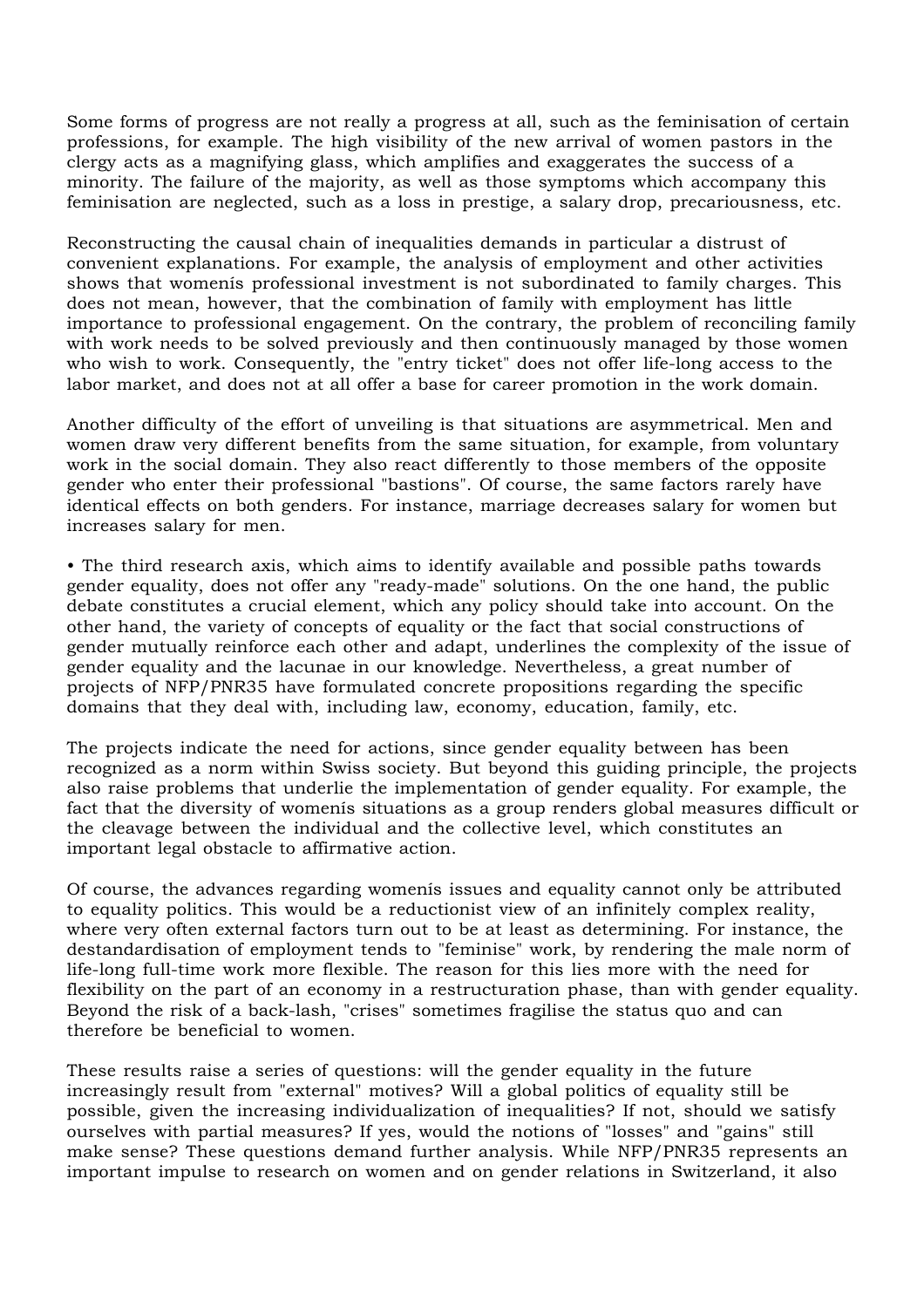demonstrates that it is only the beginning of a long task of reflection for the scientific community.

# **Quotas and gender equality**

#### **Kathrin Arioli**

The main research questions of the project on ´"Quotas and Gender Equality" can be summarised as follows: What model of equality or of equalisation is used to determine quotas? Are some models incompatible? What legal and non-legal obstacles do quotas encounter? How should quota measures be designed to become effective means for achieving real gender equality?

The goal of the project was to present foreign research results in various disciplines to a broad Swiss public, to stimulate Swiss research projects in different fields, as well as scientific debates in Switzerland. This goal was to be achieved by an international conference on "Quotas and Gender Equality" and the allocation of smaller research tasks.

The three-day international conference on "Quotas and Equality" took place from 30 March to 1 April 1995 at the ETH Zurich. The following speakers were invited: Tom Campbell, Faye Crosby, Jonathan Leonard, Andrea Maihofer, Heide Pfarr, Ute Sacksofsky, Hege Skjeie, and Eliane Vogel-Polsky. The presentations clearly revealed how deeply the debate on the legitimisation as well as the legitimacy of quotas is marked by the societal, political, economic, and cultural context of various states.

The domains in which quotas are introduced, as well as their success, depend on the characteristics of political decision processes, on the degree of social homogeneity of a state, on the perception of discrimination in society, and on the organisation of democratic participation.

The research tasks were allocated to Sidonia Bl‰ttler and Birgit Christensen, Christa Tobler, Tomas Poledna, Denise Buser and Ruth Voggensperger, and Regula Mader. Four contributions in particular deal with quotas in the political domain. These include, on the one hand, theoretical papers on the issue of constitutionality, and on the other hand, applied research on several concrete quota models. One contribution focused on moral and legal debates and included new innovative considerations as well as theorisations of assimilation. Another contribution outlined various legal theories regarding gender equality and its relation to quotas. It examined furthermore the interpretation of equality of rights between the genders as expressed in the jurisdiction of the Federal high court.

Although these contributions fill some of the research lacunae, numerous questions remain unanswered; for example, the implementation, the economic benefits and the costs of quota.

# **Collective Employment Contracts: (Wo)Men's Business**

**Beat Baumann, Tobias Bauer, Bettina Nyffeler, Stefan Spycher**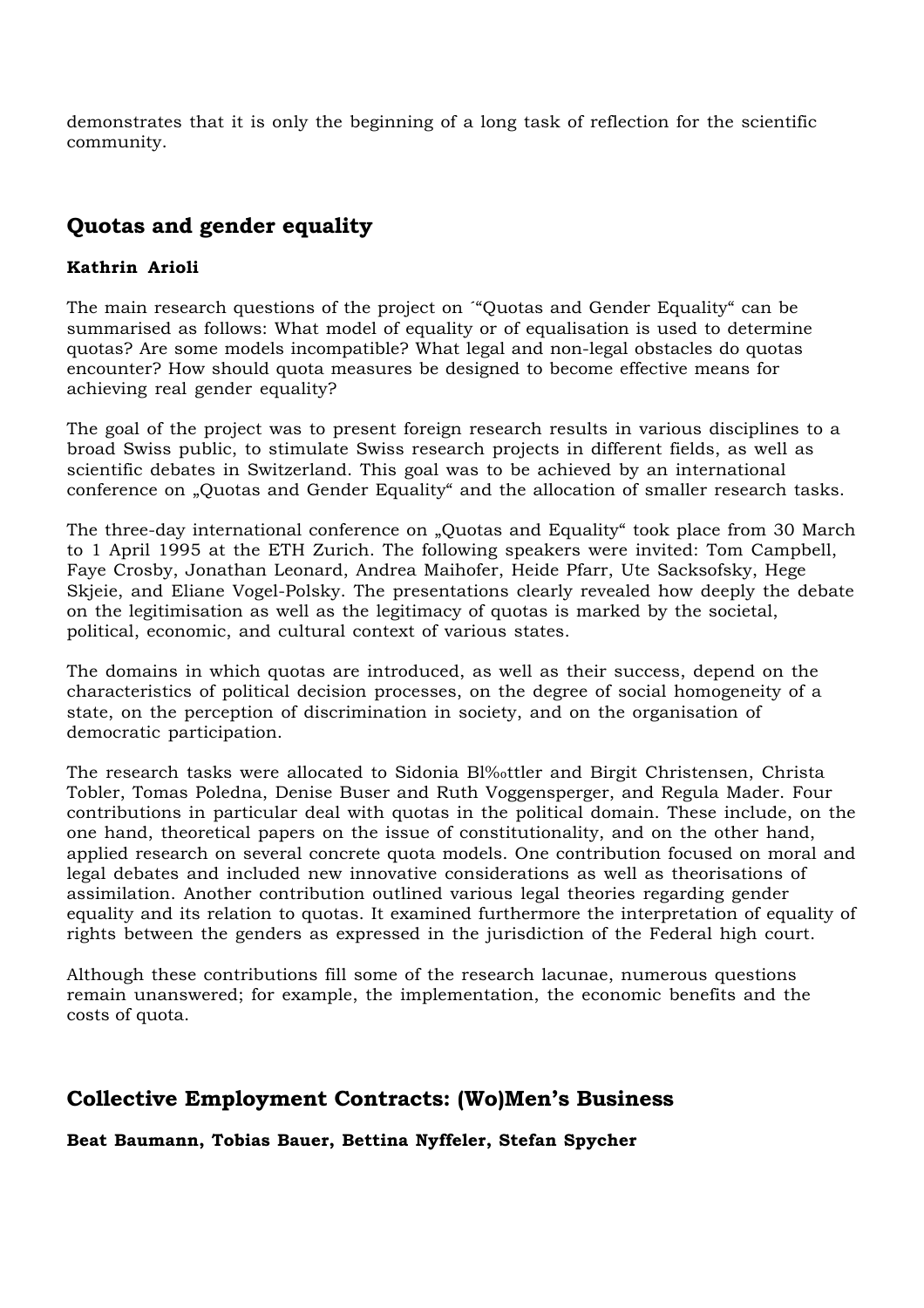Our research team investigated 69 of the largest collective employment contracts (GAV) that were effective in 1993, in order to examine the relevance of the GAV - the most important instrument of the social partnership - to the politics of gender equality. The study shows contradictions in the collective employment contracts with regard to equality issues. On the one hand, they reflect the discrimination of women in the labour force. On the other hand, the contracts also contain a potential for enhancing equal opportunities. Regulations on maternity leave, for instance, apply to 96 percent of the women covered by the GAV: The average claim amounts to twelve weeks and substantially exceeds the legal minimum - particularly during the initial employment years. Provisions are made in five GAV's for a seven to twelve months period of unpaid parental leave. Where such regulations concern mothers exclusively, however, they are problematic, reinforcing a gendered role division. In addition, the collective employment contracts partially fill the legal gap in the regulation of paid leave of absence for the purpose of caring for sick children. Nearly one quarter of the contracts covering one third of all individuals concerned by the GAV include such a claim. This amounts to two to five days per year.

Explicit wage discrimination against women has become rare in the large collective employment contracts since the equal rights act went into effect in 1981. Of the 69 largest collective employment contracts - representing 1.24 million (or 88 percent) of all employees covered by the GAV - two still have lower wage schedules for women than for men. Two qualifications limit this research result: First, substantially more wage discrimination exists in the smaller comprehensive employment contracts. Second, direct discrimination has been frequently replaced by covert discrimination. For instance, the wage categories "woman" and "man" were replaced by "light work" and "heavy work". On the whole, one out of six GAV wage categories still discriminates against women.

#### *Discrimination against part-time employment*

In contrast to men, who are mostly employed full-time, over 50 percent of all women work part-time - especially those with children. One out of three collective employment contracts excludes at least partially the possibility of part-time work. In addition, parttime employment is clearly placed at a disadvantage regarding overtime pay regulations. Merely three contracts include extra pay for overtime when the part-time schedule is exceeded. Six collective employment contracts - covering 16 percent of all women in the GAV - include special arrangements to promote women. Meanwhile, the language of the contracts is predominantly male-biased. Three-fifths of the examined GAV's consistently exclude women through their entirely male-centred discourse.

#### *A social partnership that respects the principle of equality*

The research group suggests models of regulations that make collective employment contracts efficient instruments for the implementation of policies on gender equality. A first step toward avoiding direct and indirect discrimination in the future must be to include all employees of GAV-governed enterprises into the comprehensive employment contracts, regardless of their work sector and employment conditions. An improved wage transparency furthermore facilitates the elimination of gender differences with respect to wages. The combination of work and family is central to gender equality. Therefore, this issue should command more attention in employment policies. This could be achieved easier, if equal opportunity committees were prescribed by the GAV.

### **The attribution of roles in the disablement insurance**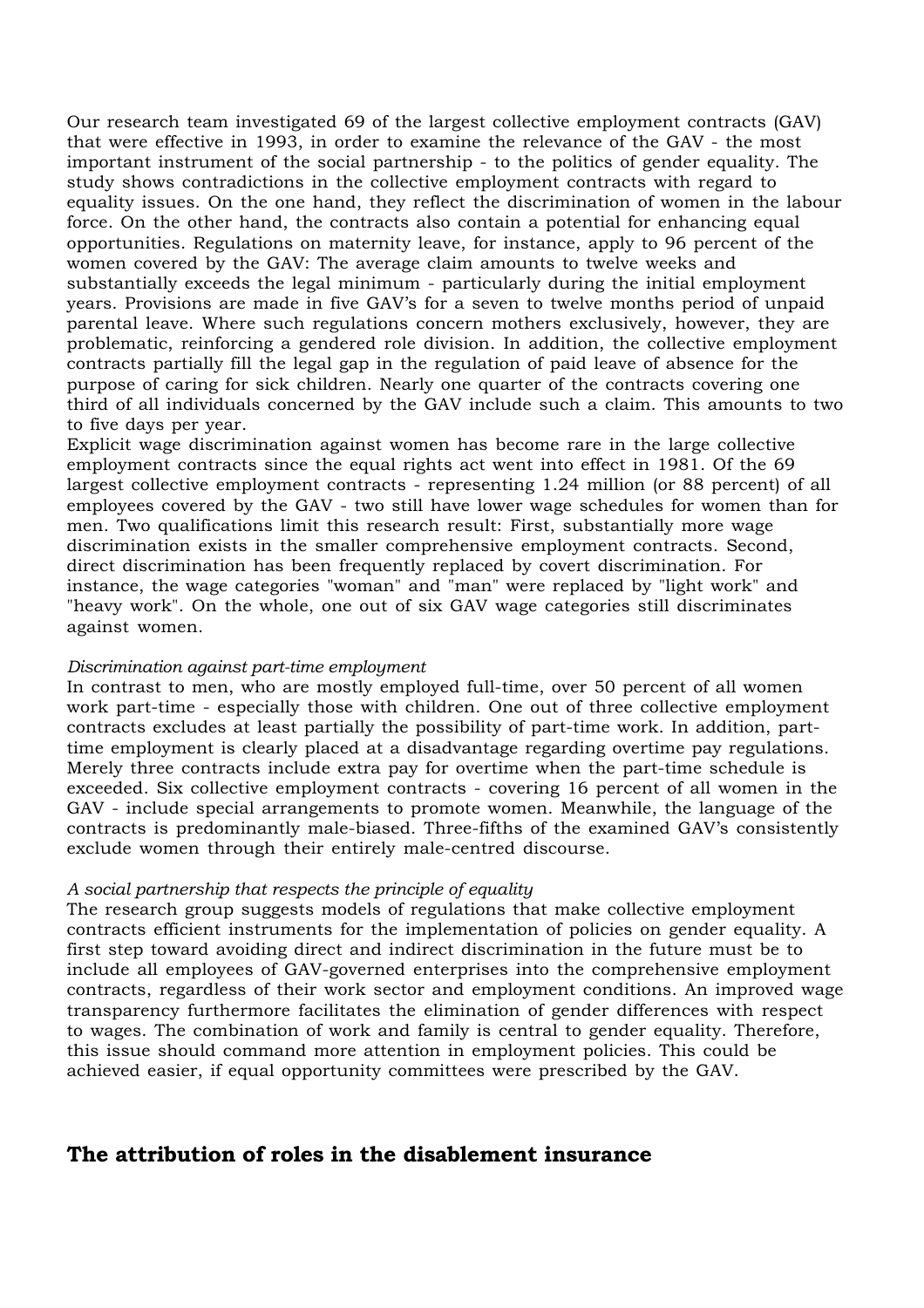#### **Katerina Baumann and Margareta Lauterburg**

The disablement insurance is - similar to the old age and surviving dependants pension scheme - a public insurance, which covers not only those who are gainfully employed but also those who arenít. According to Federal legislation and the law on disablement insurance, men and women, those who are gainfully employed and those who arenít, should be treated equally under similar circumstances. However, figures show a one-sided distribution of resources: disabled men receive allocations more often than disabled women. They also receive full allocations more often than disabled women. Regarding the professional measures, we observe an unequal treatment, which disadvantages women. Aid is not distributed in an egalitarian manner either: disabled women receive fewer and less expensive aid.

We explored the following research questions:

ï Is the principle of the equivalence between gainful employment and housework and childcare practised by the first instance courts? Do first instance courts erode the principle of equality of the constitution and the law?

ï Do adjustments of first instance courts really lead to a moderate improvement of the position of women? Is there resistance against legal measures toward gender equality? ï Do value judgements with reference to gender influence the insured womenís allocations? Do preconceptions about gender roles block the fair distribution of social security resources and the enforcement of equalising concerns?

ï Given the findings regarding these questions, which measures would actually improve womenís position in the disablement insurance?

We analysed the evolution and the current situation of the disablement insurance on the basis of decrees, directives, and jurisdiction. The study was based on available statistical data. Legal practice on the cantonís level was studied with regard to specific questions. The statistical data testified to the efficiency of legal adjustments. On the basis of the analysis, we propose measures for a more egalitarian distribution of social security resources between men and women in all domains of the disablement insurance.

The constitutional principle of equality is already insufficiently translated into the law. Profoundly unequal treatments of the gainfully employed and insured members who work in the domestic sphere are designed into the law itself and in particular into the concept of disability. Legal ordinances and instructions further increase the erosion of the principle of equality.

Adjustments towards gender equality in legislation, ordinances, and instructions have become effective only to a limited extent. Sometimes, legal measures have even led to a deterioration of resource distribution. "Equality friendly" judgements are only hesitantly translated into action. Instead of leading to a more egalitarian distribution, changes displace discriminating argumentation to another level. Latitude of judgement is usually interpreted in the sense of a traditional understanding of roles. As a result, women are refused resources. Specific measures to the advantage of insured members have led to measurable improvements of the distribution of resources in those domains where the discretion of the disablement insurance agencies had been restricted.

# **Gender Equality and Divorce Laws: An Empirical Study of Six Courts of First Instance**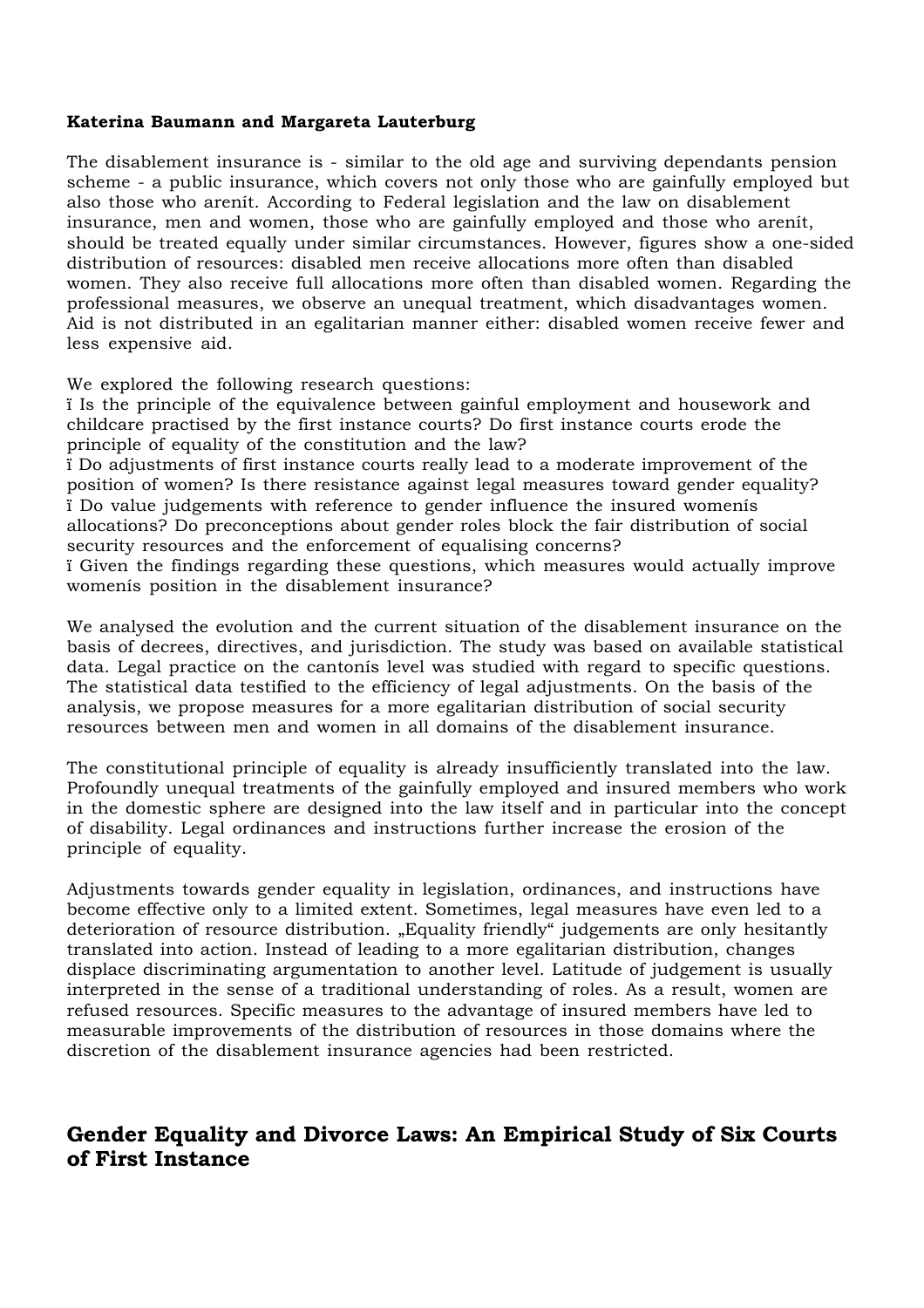#### **Monika Binkert and Kurt Wyss**

The study examines whether and how concepts of gender equality influence divorce court decisions, and what practical effects the divorce settlements have on the economic situation of the divorcing parties. To answer the research question, nearly 800 divorce cases from six courts of first instance were selected and analysed (quantitative part of the study). Additionally, judges and attorneys who practice at these courts were interviewed (qualitative part of the study).

The study demonstrates that the handling of the respective divorce settlements depends substantially on the prevailing conceptions of equality within the individual courts. The individual judges and attorneys make different use of the latitudes of interpretation offered within thedivorce law, depending on the conceptions of gender and gender equality that they favour. Three conceptually different interpretations can be located among the examined courts, although each conception in its own way eventually results in discrimination against divorced women. The first interpretation, termed "traditionalism," connects to the conception of the wage-earning husband prevailing in former marriage law. As a result, the wife is disciplined, first, by coercing her into consenting with the divorce proceedings and second, by blaming her for the dissolution of the marriage. In contrast, the second interpretation - termed "formal-egalitarian" emphasizes a formally equal treatment across gender. The effect of this notion is to force the divorced wife into paid labour, while neglecting to acknowledge her previous child care and domestic labour efforts. The third interpretation, termed "compensatory", attempts to achieve actual equality for both divorcing parties. However, such efforts run the risk of locking the woman into the role of mother and housewife.

The conceptions of gender relations that permeate divorce settlements are all the more important as they will have a direct impact on the economic position of the divorcees another important finding of the study. Summarising the statistical analysis, two results emerge: First, the majority of divorced husbands find themselves in far better economic circumstances compared to their ex-wives. Second, far more women than men face great financial difficulties immediately after the dissolution of the marriage. On the basis of the usual legal method for calculating the minimum cost of living, the following emerges: In 33 percent of all divorce cases, the financial resources available immediately after the divorce are insufficient to cover the minimal costs of living for women and their children. For men, in contrast, this is true for nearly 16 percent of the divorce cases.

The evaluation of the various courts shows that the statistically demonstrated unequal treatment across gender in economic terms is most pronounced in those courts, which interpret divorce legislation in a traditionalistic or in a formal-egalitarian manner.

# **The Conceptualisation of Difference: Political Theory and the Idea of Equality**

#### **Ariane Bürgin**

My research focuses on the process of "bourgeois reorganisation of equality and difference" in society. This process could be described as follows: equality and difference have always represented key principles for the structuring of the social order. In the public space of feudal and absolutist political systems, both principles are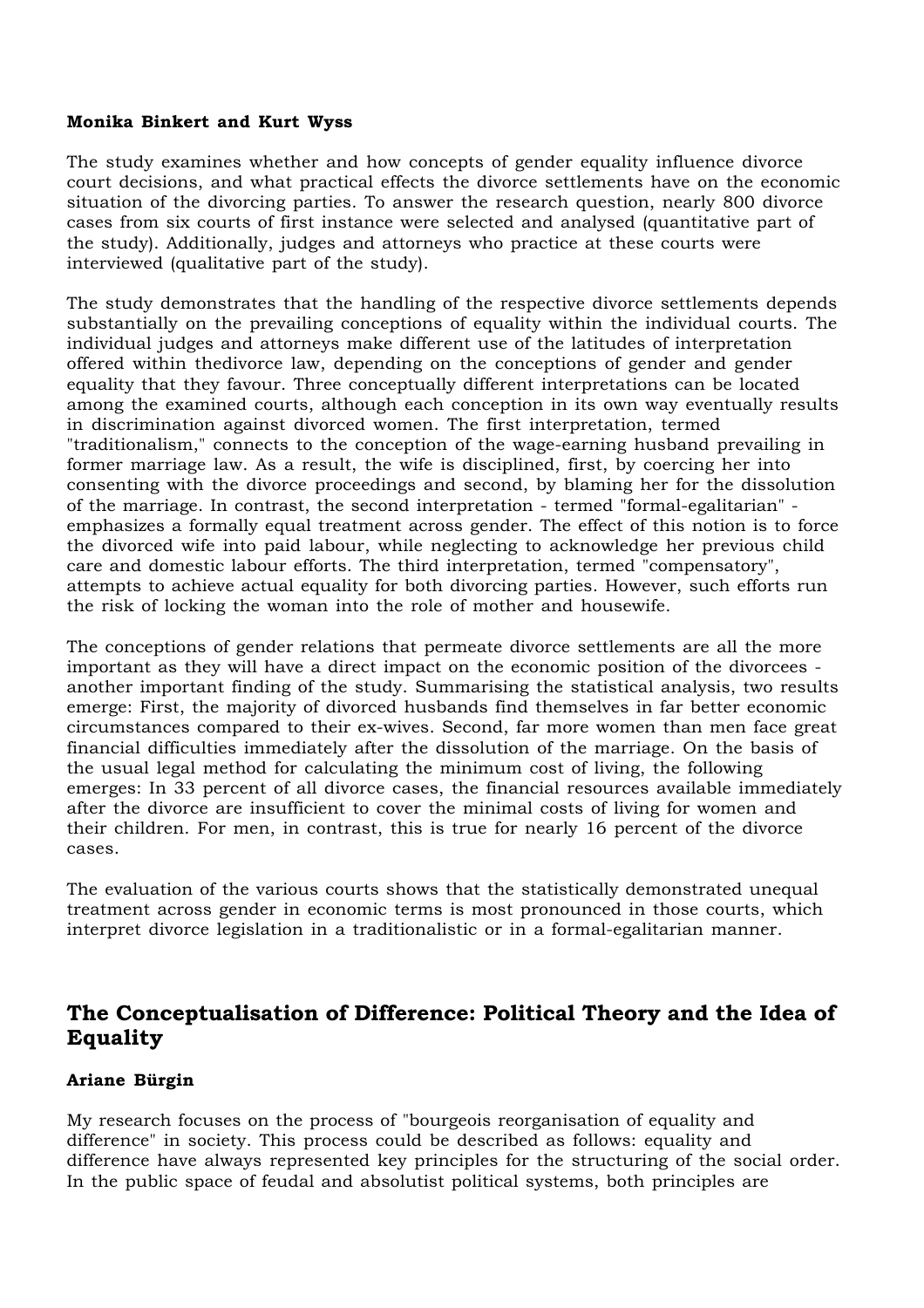connected. Difference is the principle of vertical social stratification. Equality is the principle of horizontal equality between members of groups and social strata, where, in absolutist states, this meant full equality of all subjects before the absolute power of the sovereign. In bourgeois egalitarian thought, the political space is conceptualised - at least in principle - as a domain without relations of subordination and without differences.

The question that I want to raise is: What are the effects of this modern shift in equality and difference for the concept of gender difference? My work intends to contribute to debates on equality and difference in the sense that I will seek to elaborate my research questions in terms of modern political philosophy tradition, long neglected by feminist theory in the German literature. At the same time I adopt insights from debates around the category of "gender", in that I work with the premise that gender cannot be defined as a prediscursive given.

The analysis of Hobbes's absolutist and Rousseau's democratic political theory indicates that the categories "woman", "gender", and "gender difference", are closely connected with the respective political models in which they are incorporated. Hobbes conceptualises gender difference in terms of gradual diversity, and, on the whole, offers little elaboration of the concept. I argue that this should be interpreted in the light of the subordinated position of gender difference in the absolutist state, based on the difference between sovereign and subjects. In contrast, Rousseau conceptualises the political domain as free from any asymmetrical relations of subordination. For him, society is no longer structured by the difference between sovereign and subjects, but by gender difference. Indeed, the task which Hobbes attributes to the sovereign guaranteeing peace and unity - is, for Rousseau, incumbent on women. Thus, the equalisation of the political domain results in a revalorisation of gender difference as a politically constitutive function. Linked to this is Rousseau's conception of gender difference as a fundamental opposition. Similar to Hobbes, it seems important to Rousseau to secure the difference which gives shape and structure to the state by making it absolute. The standard critical ideology reading of Rousseau's conception of gender difference as a strategy of legitimisation of male domination therefore proves to be an unsatisfactory interpretation which underestimates the central function of gender difference in his political design.

# **Egalitarian Role Division of Part-Time Employed Parents**

#### **Margret Bürgisser**

#### *Project outline*

The aim of the study on egalitarian role division of parenting was to examine the experiences of married and unmarried parents, who both are employed part-time and share household and child care tasks. Twenty-eight Swiss-German couples with workloads of between 50 and 70 percent of full-time employment were interviewed. They were questioned on the characteristics of their arrangements, as well as the social preconditions of the role division. Consideration was given on the one hand to a longitudinal perspective (biographical factors, socio-cultural background, and motives, which led to the chosen model, etc.). On the other hand, the organisation of professional and family-related day-to-day activities of the respective couples was investigated within the framework of a situational analysis. It was furthermore examined how the couples concretely divide the different roles, and what advantages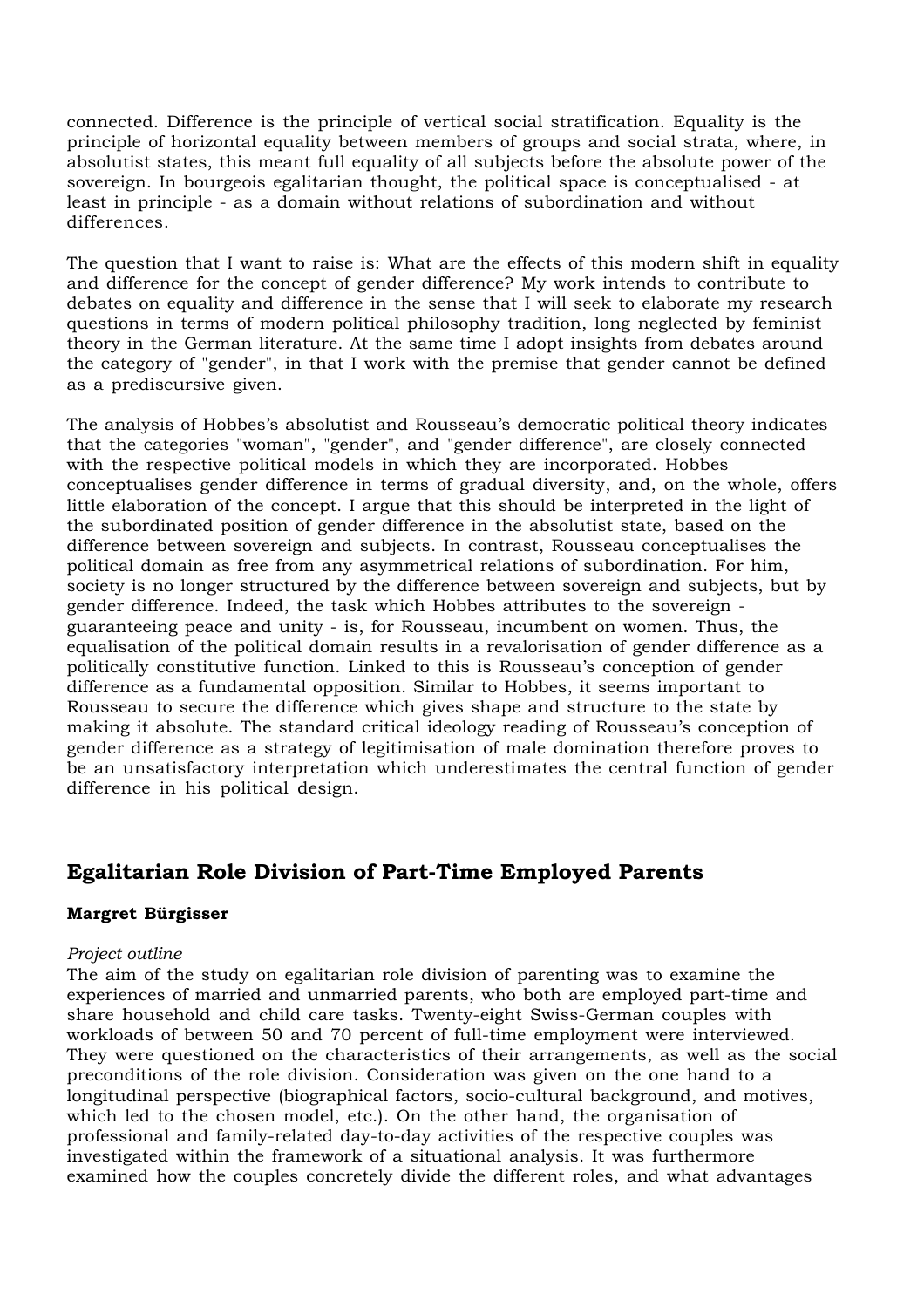and disadvantages they perceive in an egalitarian role model. The realisation and interpretation of the study was carried out according to the standards of qualitative social research.

#### *Results*

The majority of the couples within this study are employed in social, pedagogic, therapeutic, journalistic, or artistic professions. This indicates that skilled part-time employment is mostly concentrated in certain employment sectors. Men were also working in unconventional technical professions. It is not unusual for the interviewed persons to be equipped with multiple qualifications and to have reached their current occupation after acquiring training in one or two other fields.

The reasons for choosing an egalitarian division of labour are manifold: Women mainly aim to combine professional and family life in a satisfactory manner. They desire challenging work but they are neither willing to dispense with children, nor to become dependent on extra-familial child care. In addition, the women in the study demand active child care participation from their partners. For the men, the priority is to play an active role in fathering. Furthermore, they acknowledge their partner's desire for activities outside of the home. Frequently, however, they are also sceptical about the social norm of full-time employment.

According to the study, the majority of the couples are satisfied or very satisfied with the arranged role division. Although the egalitarian division of labour demands a substantial organisational effort, the couples view the combination of work and family as enriching. Conflicts concerning household chores frequently occur, although the total household workload is only marginally higher for women than for men. The continuous presence of the mother *and* the father in the children's everyday life is particularly valued. Lack of institutional support (social security, law, school, etc.) as well as prejudices and restrictions connected with part-time employment emerge as the disadvantages. Reservations toward an egalitarian role division among parents can also be felt within the social network. The study suggests that the interviewed couples highly value their individual autonomy, as well as parenthood and their relationship to each other. Autonomy and solidarity are both of great importance in this domestic interplay.

# **Christian Traditions: Source or Barrier to Gender Equality?**

#### **Roland J. Campiche, Claude Bovay, Martine Haag**

The ambivalence of religion with regard to debates on equality is remarkable. Indeed, in the past, Christian traditions have produced forms of resistance against changes in women's social status as well as contributed to women's religious and social emancipation. For example, certain nineteenth century religious currents contributed to the legitimization of new values. This ambivalence has become even more pronounced in the contemporary context. The diversity in modes of appropriation of religion has been stimulated by the shattering of confessional boundaries in a context of social and cultural mobility and by the intensification of pluralism within religious traditions. These developments in particular are at the origin of a conservative and liberal bipolarization of collective and individual status and identities.

The role of religion in processes of legitimization and implementation of gender equality has been analysed on the basis of a study of three different fields: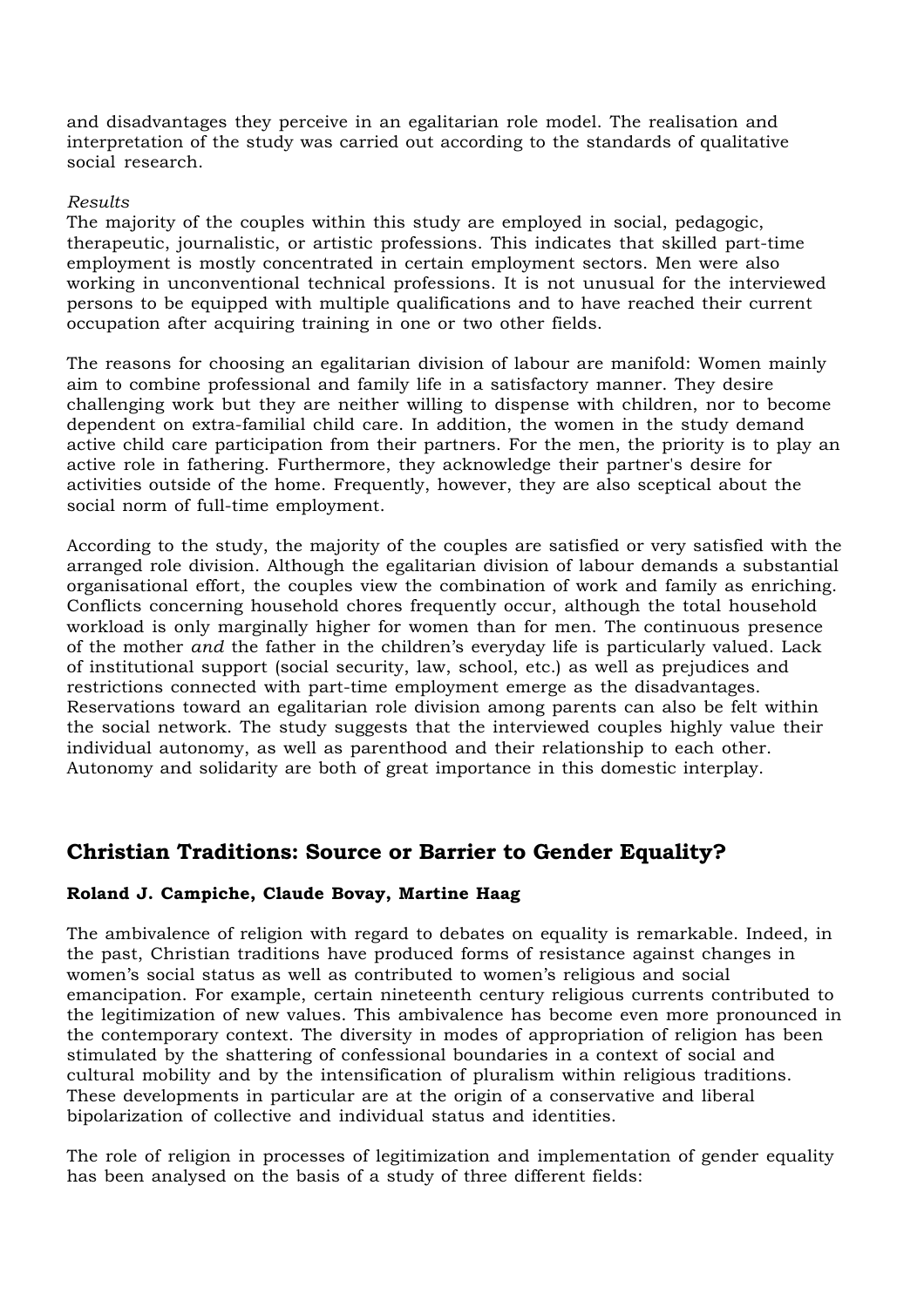- The evolution of the discourse of religious organisations on the liberalisation of abortion since 1950.
- The decision on and the consequences of women's entry into the clergy, as well as its consequences.
- The interaction between changes in social status and roles, and the construction of a religious identity.

The value of equality, central to modernity, has been taken up by religious discourse. This incorporation in both doctrine and religious organisation mirrors prevailing social and cultural pluralism. However, on the level of representations, conservative positions remain more visible because of their radicalism. This type of discourse is more efficient than liberal attitudes, as positions towards abortion demonstrate. Similarily the measures taken within Protestantism, such as the introduction of quotas on different organisational levels or women's access to all functions within the clergy since the 1970s, do not lead to the standardisation of status and roles. Thus, women pastors tend to work in part-time positions in order to combine their double roles of women and mothers. As a result, religion represents for women pastors, more than for their male counterparts, a resource regarding their relation to modernity - a new dimension of the ambivalence mentioned earlier. This resource allows them to reconcile the unreconcilable, e.g., the double social expectations of combining femininity/motherhood and performance. The stereotype that "religion is a woman's domain" is therewith, paradoxically, consolidated.

# **Atypical forms of work of women in Switzerland Working women and types of employement**

#### **Christine Dellsperger**

This research starts from the hypothesis that atypical forms of employment are an obstacle to the reduction of gender inequalities in the labour market. Atypical work is definded here as all forms of employment that do not fall into the category of fixed-term full-time salaried employment. Women are more likely than men to be engaged in these forms of work and the trend is increasing. The study examines whether atypical employment has proved to be more insecure than "normal" work during the recent economic recession, and to what extent it blocks the professional promotion of women. With respect to the second issue, the analysis is restricted to fixed-term, salaried, part-time jobs, which are the most common atypical form of employment.

The research is based on the statistical analysis of data from the Swiss labour force survey (SAKE/ESPA), and, secondarily, on other sources. The results are representative for Switzerland. The evolution of types of employment is studied for the period from 1991 to 1993, in part with the help of a longitudinal analysis.

Between 1991 and 1993, the proportion of women employed in so-called atypical jobs has increased, with two out of three women involved, as against only three men out of ten. Although this evolution does not imply directly that women's jobs have become less secure, there is a tendency for certain categories of work to become more vulnerable. This includes insecurity in some unqualified jobs for self-employed workers and an increase in jobs involving only a few hours a week (salaried or self-employed) as well as salaried jobs with variable working hours. Permanent part-time employment is increasing at the expense of full-time work but does not seem to be more at risk with regard to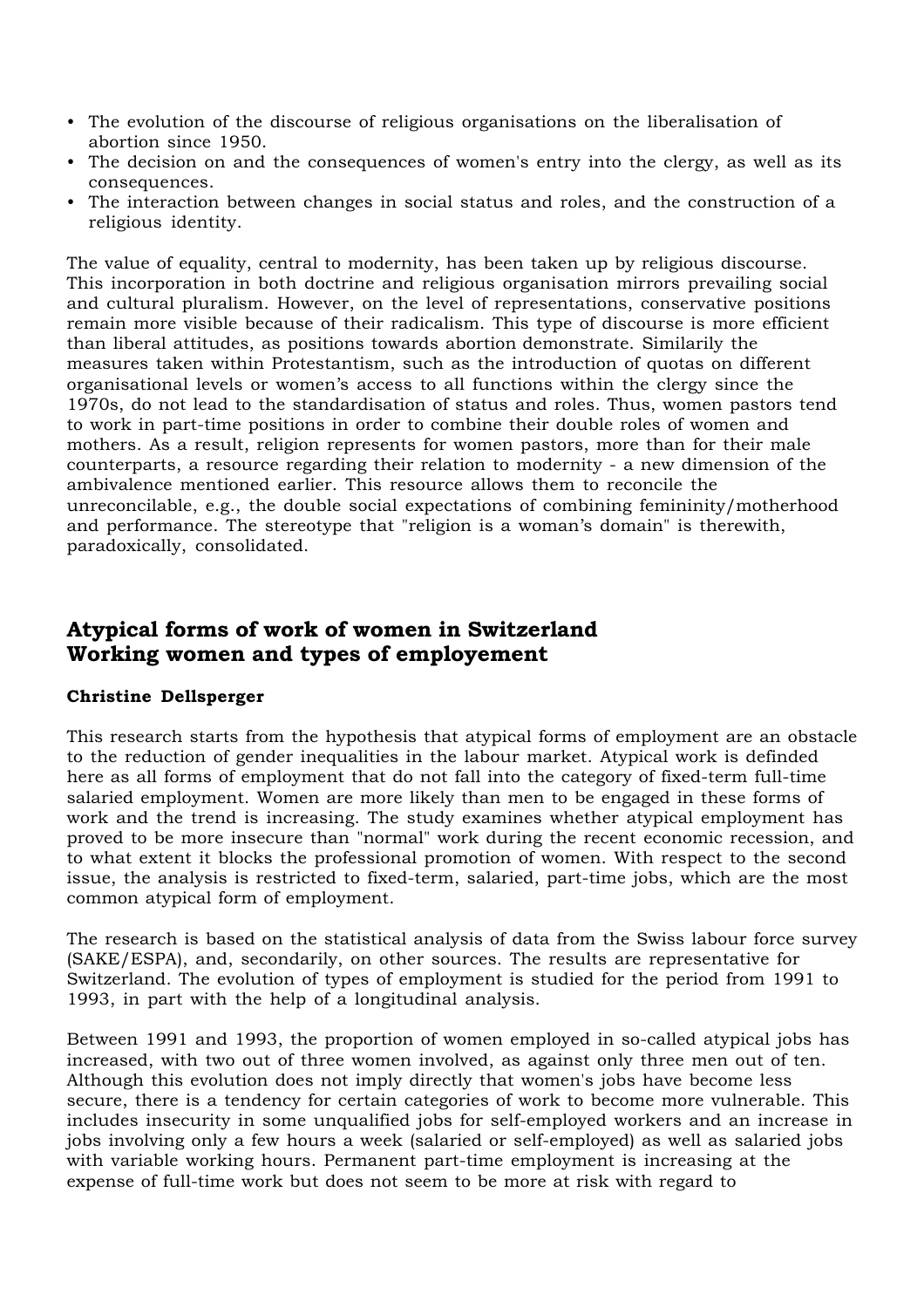unemployment. As far as salaries and social security are concerned, however, it should be noted that the high number of jobs with only a few weekly working hours imply vulnerable situations or, at the very least, a strong economic dependence for the women involved.

In Switzerland, part-time work corresponds largely to women's demands and only rarely suggests under-employment. It originates mainly in the gender division of labour within couples. Women who work part-time are professionally at a disadvantage, compared to women employed full-time. This is revealed through the analysis of the respondents' hierarchic position, their qualifications and their involvement in further training. Parttime employment is mostly concentrated in particular economic activities and professions. It tends to perpetuate or even increase gender segregation. The possibilities of employment involving only a few hours weekly are particularly limited, while there is little difference in this respect between 50 percent or higher part-time employment and full-time positions for women.

# **An Economic Analysis of the Causes of Wage Differences Between Men and Women in Switzerland**

#### **Yves Flückiger, Zeba Ahmad**

The main aim of this study was to analyse the origin of wage differences between women and men. The research - covering the period from 1991 to 1994 - was mainly based on the ESPA survey (Swiss survey on th working population). It also used the data from a pilot study on wages that was carried out in Geneva in 1991. Our research revealed that in 1994, the average salary was approximately 27% higher for men than for women. This inequality has thus slightly increased during recent years, because it was not higher than 25% in 1991. In the same year, the wage gap was only 20% in Geneva.

The study examined the factors that influence salary levels, in order to measure the discriminatory component of the observed wage differences. It was found that every added year of education leads to an average salary increase of more than 7%. It was also found that the number of years spent in the labour market considerably influences salary levels. Nevertheless, it seems that employers do differentiate by gender. While one additional year of work experience increases women's wages by 2.8%, men's salaries increase by 3.6%. Another interesting finding is that, controlling for other factors, married men receive higher salaries than single men while being married tends to work in the opposite way for women.

Persons who work part-time are at a disadvantage. This is particularly true for men whose wage rate per hour decreases by more than 3% if they work part-time. For women, this figure is about 1%. Finally, one's hierarchic position also strongly influences wage levels, but this influence is quite gender-specific. A man who is promoted to senior management earns on average 33% more than his lower-level colleagues. Women in similar positions receive a salary increase of 23%.

Amongst the determinants of wage levels, we found that in Geneva as well as in Switzerland as a whole, the discriminatory behaviour of employers explains approximately 40% of the overall gap between men and women. Generally, the State is a less discriminatory employer than the private sector. Gender discrimination explains "only"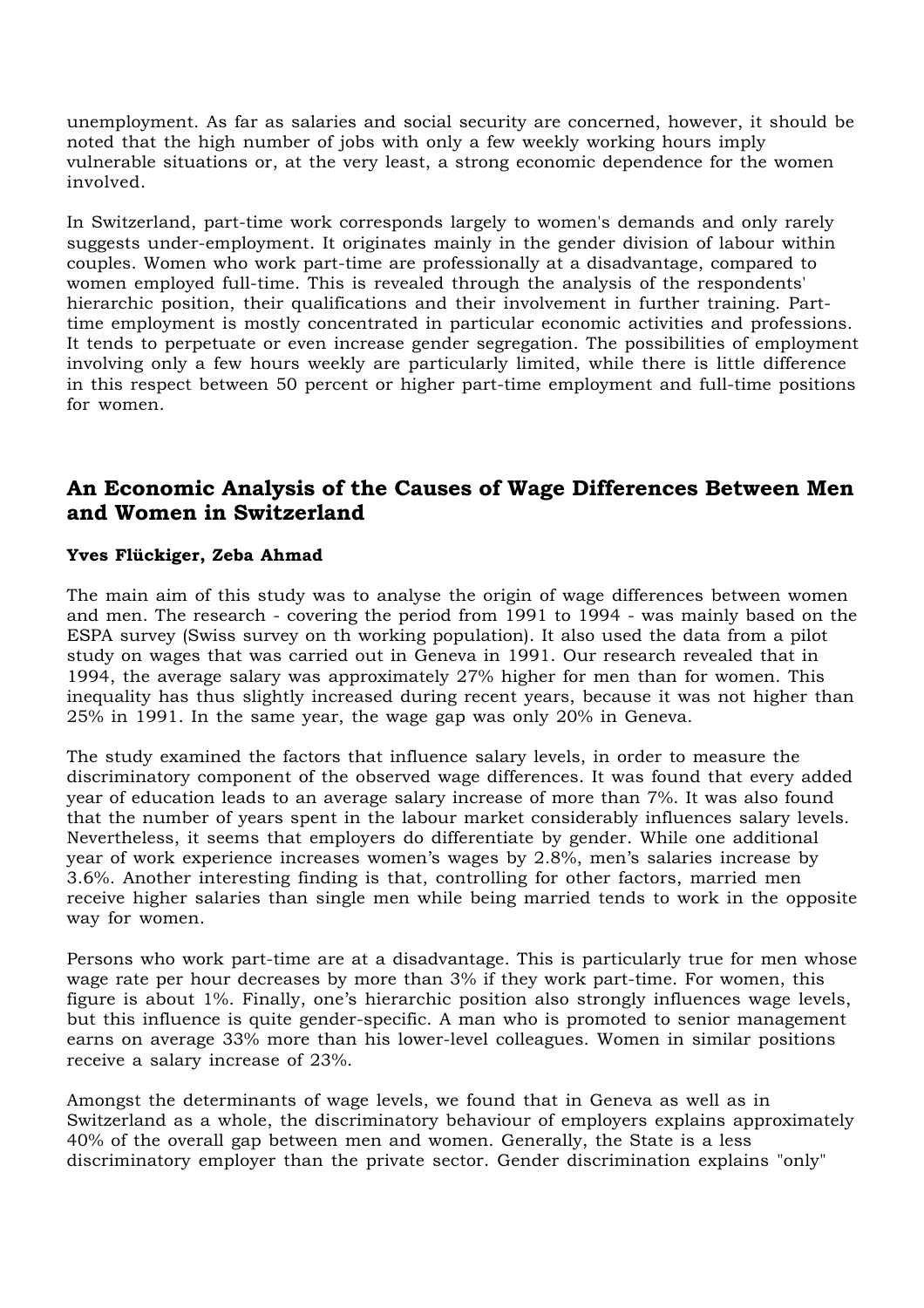25% of the wage differences in the public sector, compared to more than 40% in the private sector.

When gender segregation is taken into account in the analysis of wage differences, it appears that in the private sector, gender discrimination in connection with promotion practices explains about one third of the total wage gap. Another third is the result of discrimination within the different hierarchic positions, where salaries are unfairly differentiated according to gender. The last third is caused by the fact that men are offered more possibilities for promotion because of better individual qualifications for a career.

However, gender segregation linked to the type of profession or the work domain does not seem to cause the wage difference between men and women. In other words, wage discrimination happens within (rather than between) different professions and work domains. Women thus seem to make a "rational" choice when seeking employment in certain sectors, which offer them higher salaries than they could expect within maledominated domains.

# **Male Dominance and Violence Against Women Within the Family In Switzerland**

#### **Lucienne Gillioz, Jacqueline De Puy, Véronique Ducret**

This research studies relations of domination and violence against women within families in Switzerland. The study is constructed around two main research axes:

- a quantitative survey on a representative sample of 1500 women aged 20 to 60 years and living with their partner. These women were interviewed by phone, using a structured questionnaire.
- a qualitative survey, probing the women's point of view, based on thirty in-depth interviews with female victims of violence.

#### *Main results*

The study starts with outlining the inequalities that exist within families in Switzerland. It reveals that the majority of the couples in the study follow a traditional model of division of (paid and domestic) labour which assigns a lower status to women and results in their economic dependence.

The research then calculates - for the first time in Switzerland - the frequency of three forms of violence against women within the family: physical, sexual, and psychological violence. It is shown that violence is not unusual and involves a great number of women: one out of five women declares having suffered from physical or sexual violence in the course of their lives, and four out of ten women declare having experienced psychological violence. In addition, this violence is not limited to certain categories of the population but cuts across social cleavages.

The study brings to the fore the family factors that increase violence, the most important being the man's dominance of family interactions. It also demonstrates the consequences of violence for the women involved: a decrease in health, anxiety, fatigue, feelings of sadness, lower self-esteem, and increased consumption of psychopharmacological drugs.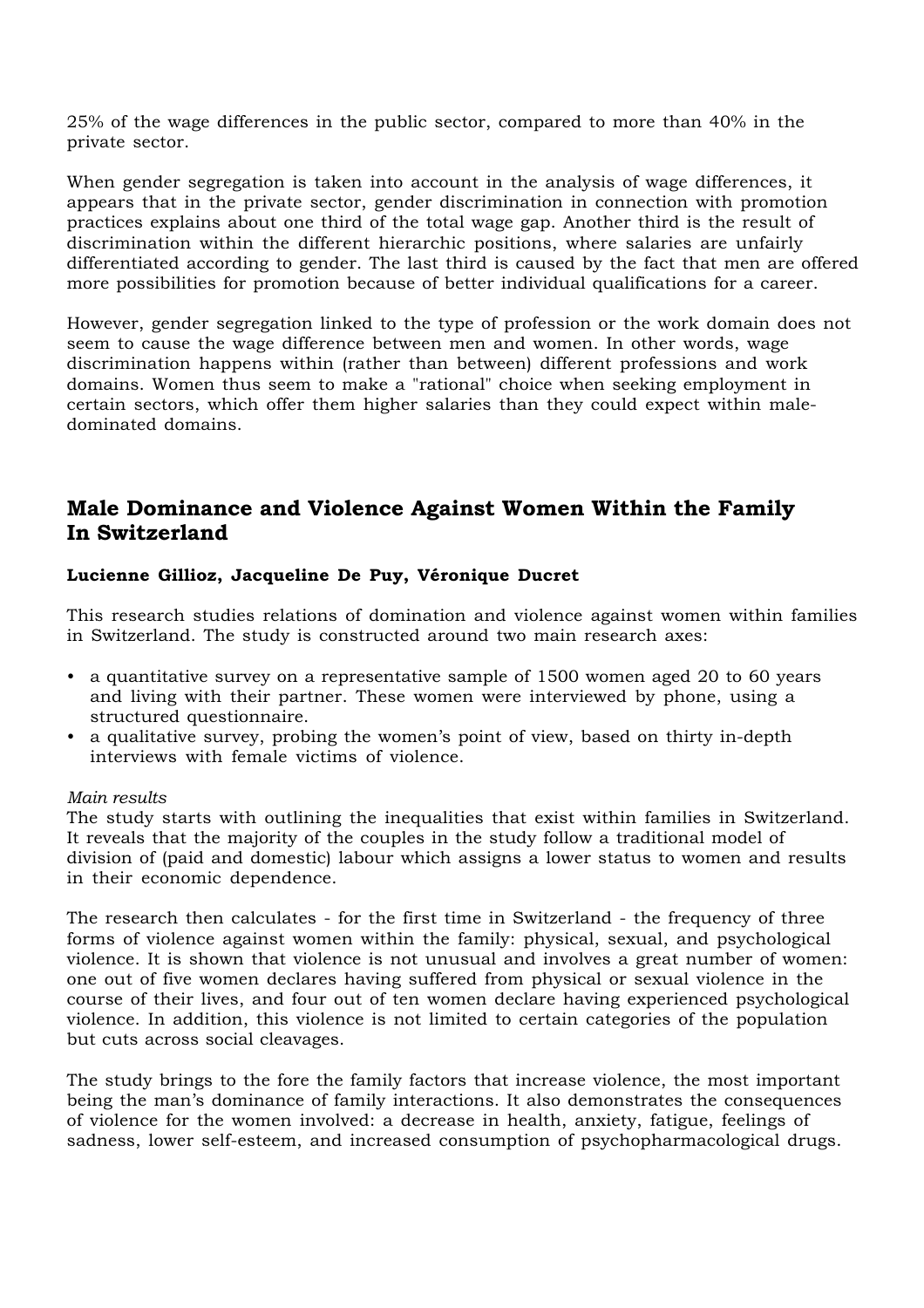The qualitative survey revealed the existence of less visible and more subtle forms of domination and violence. It also deepened the analysis of family contexts that are marked by violence. The strategies that women use when confronted by their partner's aggression were described. The second part of the study gives voice to the women's own narratives.

# **Monetary valuation of non-market work of households**

#### **Luisella Goldschmidt-Clermont, Elisabetta Pagnossin-Aligisakis, Chokoufeh Samii-Etemad**

This study tested, on a limited number of households in the Geneva area, the feasibility of a new valuation method of unpaid household work. The purpose was exclusively methodological: *to explore* a new measurement of household's nonmarket production compatible with national accounting practice.

Taking as a starting point the volume of goods and services produced by households (number and type of meals prepared, number of children taken care of, cleaning of dwelling, do-it-yourself-activities, etc.), the valuation method imputes to this production the value (price) of similar goods and services available on the market. Intermediate consumption expenditures and capital amortisation are then deducted, in order to obtain the net value of household production. This value can then be related to the corresponding work time in order to calculate the hourly returns to unpaid labour.

Our methodological goal has been achieved for an important part of non-market household production. The study contains a unexpected but welcome result: contrary to prevalent wisdom in the field of national accounting, the interviewed households did not encounter major difficulties in assessing the volumes produced in various domestic activities.

Beyond this feasibility test, it will be necessary to further refine certain measurement methods and to obtain required, as yet unpublished data from statistical offices and professional organisations. Oonly then will it become possible to perform the measurements on a representative sample and to calculate the monetary value of unpaid domestic work.

# **Male Dominance and Violence Against Women Within the Family In Switzerland**

#### **Lucienne Gillioz, Jacqueline De Puy, Véronique Ducret**

This research studies relations of domination and violence against women within families in Switzerland. The study is constructed around two main research axes:

- a quantitative survey on a representative sample of 1500 women aged 20 to 60 years and living with their partner. These women were interviewed by phone, using a structured questionnaire.
- a qualitative survey, probing the women's point of view, based on thirty in-depth interviews with female victims of violence.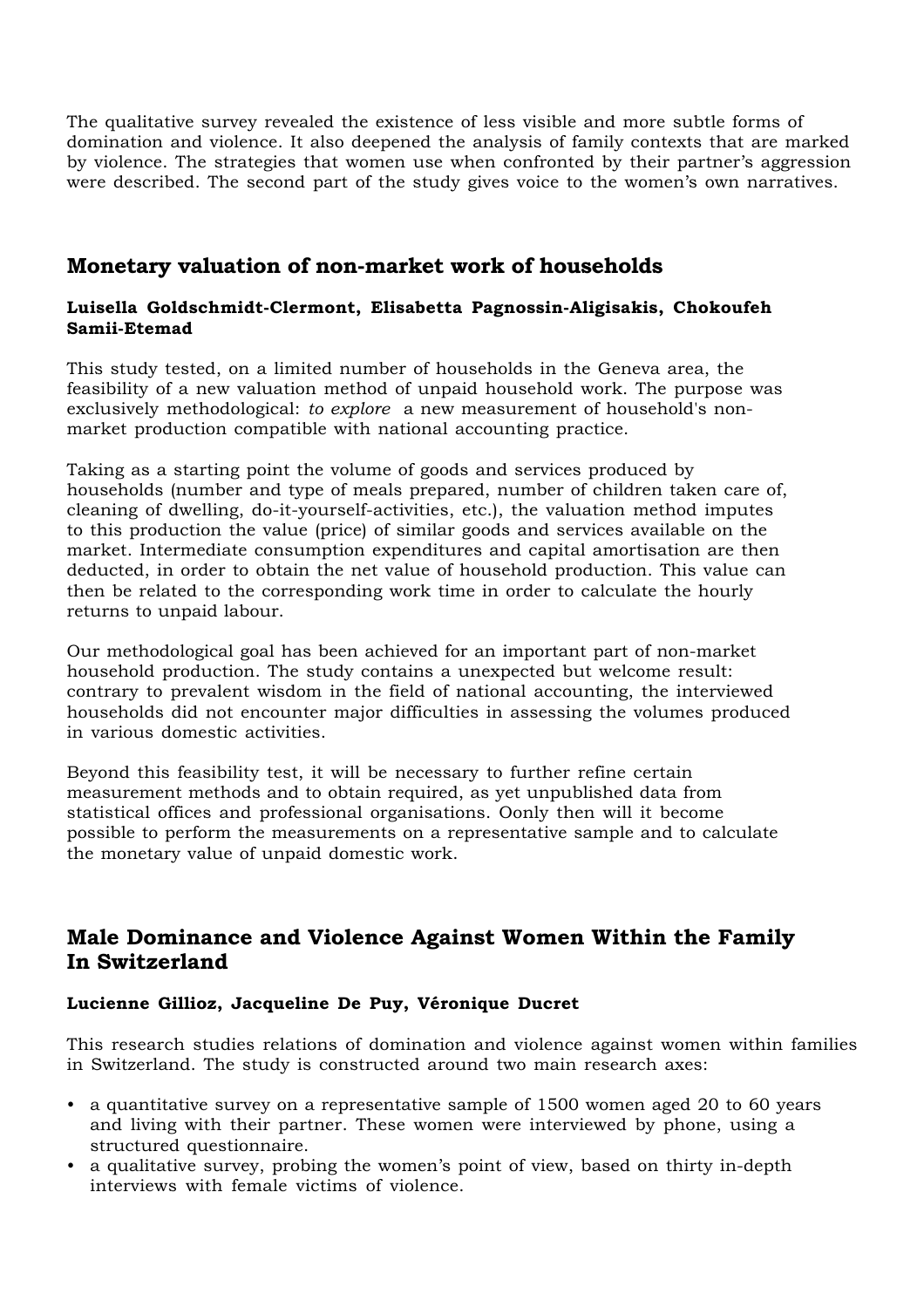#### *Main results*

The study starts with outlining the inequalities that exist within families in Switzerland. It reveals that the majority of the couples in the study follow a traditional model of division of (paid and domestic) labour which assigns a lower status to women and results in their economic dependence.

The research then calculates - for the first time in Switzerland - the frequency of three forms of violence against women within the family: physical, sexual, and psychological violence. It is shown that violence is not unusual and involves a great number of women: one out of five women declares having suffered from physical or sexual violence in the course of their lives, and four out of ten women declare having experienced psychological violence. In addition, this violence is not limited to certain categories of the population but cuts across social cleavages.

The study brings to the fore the family factors that increase violence, the most important being the man's dominance of family interactions. It also demonstrates the consequences of violence for the women involved: a decrease in health, anxiety, fatigue, feelings of sadness, lower self-esteem, and increased consumption of psychopharmacological drugs.

The qualitative survey revealed the existence of less visible and more subtle forms of domination and violence. It also deepened the analysis of family contexts that are marked by violence. The strategies that women use when confronted by their partner's aggression were described. The second part of the study gives voice to the women's own narratives.

# **Constructing Equality: Women and Men on the Job**

#### **Viviane Gonik, Malik von Allmen, Benoit Bastard, Laura Cardia-Vonèche**

This research focuses on inequalities within companies. What are the barriers that prevent women from acceding to male-dominated jobs and ranks? What measures might prevent the reproduction of these inequalities?

Three Geneva companies were studied: one in the food sector, one in electronics, and one in communication.Various approaches, which usually remain separated, were combined: the sociology of work, of organisation and of the family as well as ergonomics. The methods used included interviews with management and personnel, surveys of staff by questionnaire, and ergonomic observations.

The research shows that gender inequalities do not result from "natural" gender differences. Representations of gender differences vary from one firm to another, contradict each other, and are unstable. Therefore, they can be considered as social constructs whose only function is to legitimize the present division of labour between men and women. This is done by exaggerating certain aspects of a task – for instance carrying heavy loads or precision work – while ignoring others, particularly responsibility and autonomy. These representations are a function of the state of technology and the labour market for a particular company at a certain moment in time. When women (or men) penetrate into domains which were previously reserved for the other sex, gender roles are readjusted. There is a general consensus regarding these representations - whether they naturalise gender differences, or minimise them -, which transcends divisions between sectors and hierarchical levels.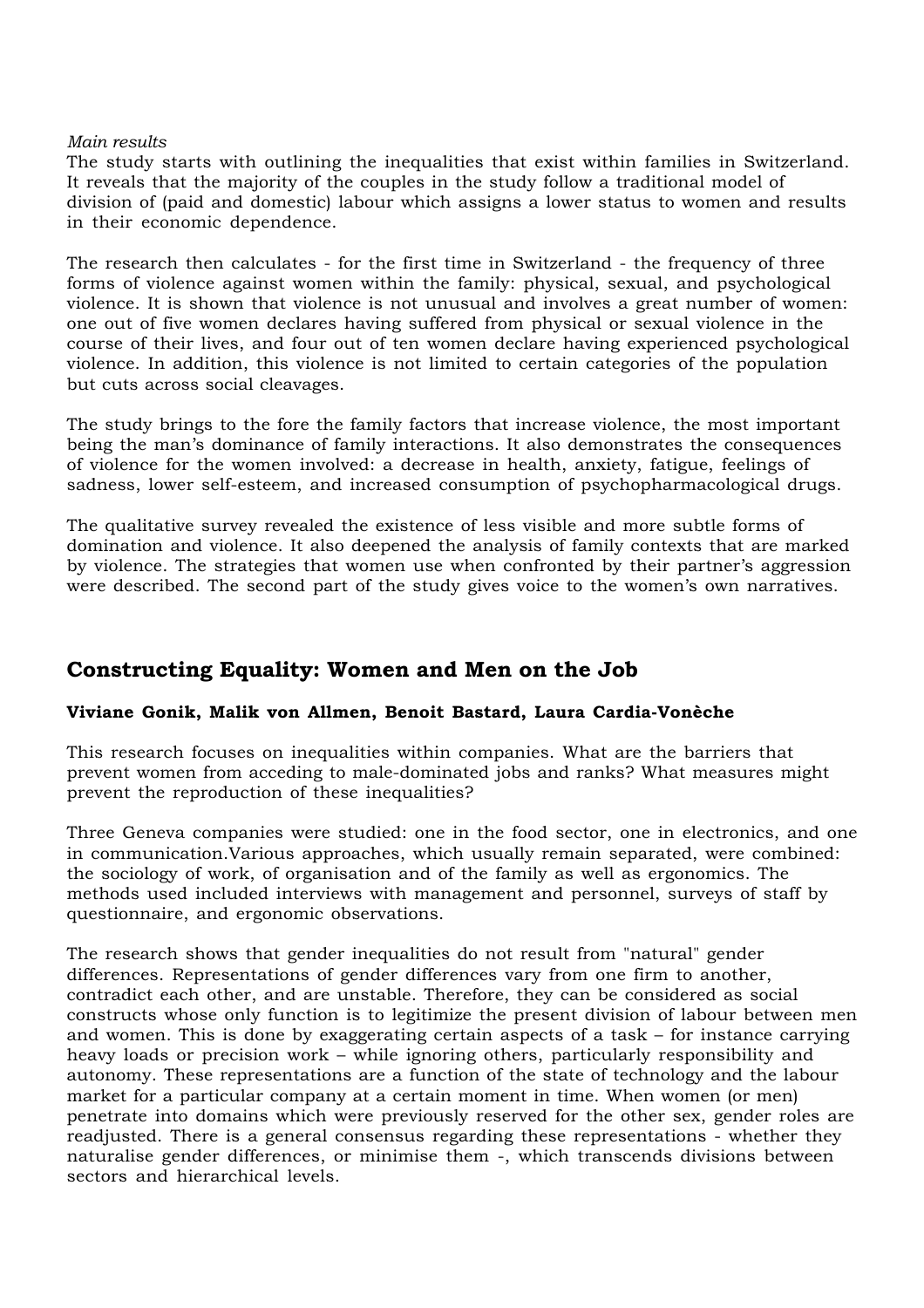The analysis of the relations between work and private life demonstrates that women's career investments are not subordinated to their family responsibilities, despite the notably different constraints that they face. Women, like men, develop various strategies for combining work and domestic arrangements. These strategies depend on their personal history, professional arrangements, hierarchic level, and the dominant conceptions within the company regarding the relations between private and professional life.

To transform the situation of men and women at work, it is necessary to change facts, not mentalities. Therefore, companies could play a crucial role in the reduction of gender inequalities.

# **Coeducation and Gender Equality**

#### **Elisabeth Grünewald-Huber, Anita Brauchli-Bakker, Christina Schumacher**

The goal of the project was to improve knowledge of the gender-specific attitudes and interactions of male and female students in coeducational classrooms compared with allmale and all-female classes. The results of the project, intended as a contribution to the debate on coeducation, should lead to effective and pedagogic measures toward equal opportunities across gender in schools.

The project consisted of an empirical, cross-sectional study of 18-year-old male and female students in six school classes (two coeducated, twqo all-male and two all-female) from a vocational school and a Gymnasium in Bern. The research tools were experimental and semi-standardized.

In a first phase, the students were shown textual material that contained situational dilemmas describing imagined gender interactions. The students' responses to these stimuli were evaluated with regard to (1) their symmetrical or complementary style of interaction (promotion or inhibition of gender equality), (2) their range of action (resources and restrictions), and (3) the underlying value-orientations (practicalpragmatic, materialistisc, innovative, oriented toward relations or options, etc.). Gender bias and coeducationbal effects were examined. In a second phase, various aspects of actual interactions within the coeducational and single-sex classes were observed by way of role-play: symmetrical and complementary styles of interaction, shares of game resources, etc. The evaluation was carried out through quantitative and qualitativehermeneutic analysis and compared between the subsamples according to the variables of gender, type of schoolclass, and school type.

#### *Important results of phase 1 and phase 2*

(1) In no way has gender equality been achieved; only a few students took on a position that approximated gender equality.

(1) Female students in the coeducational and single-sex classes as well as at the Gymnasium were closer to gender equality and responded with fewer role stereotypes compared to male students in the single-sex classes and to the vocational schools. (1) Male students displayed more practical-pragmatic orientations, female students more normative attitudes.

(1) Female students proved to be more oriented to community and occupation, male students more individual and leisure oriented.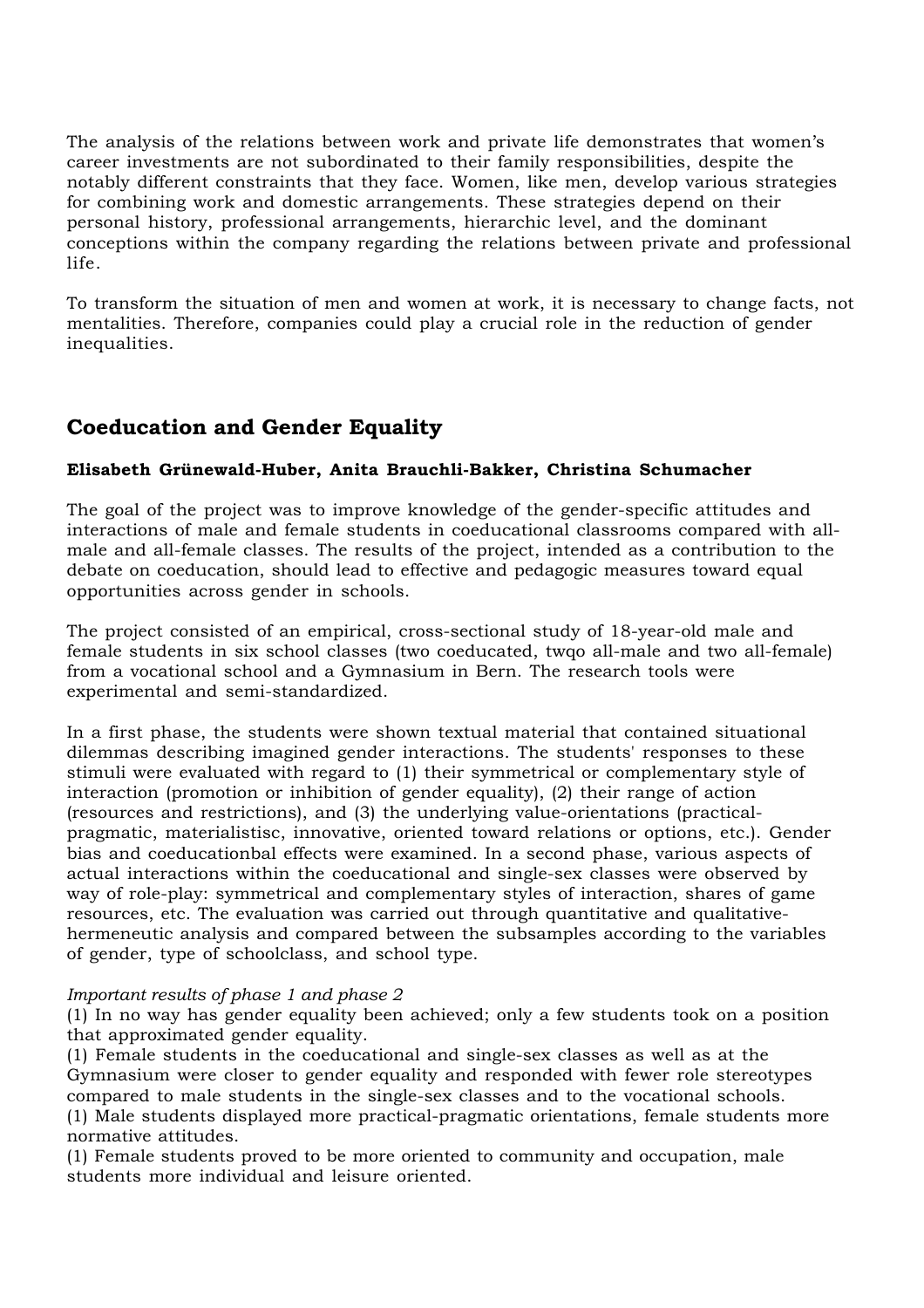(2) Role playing was more symmetrical in the vocational school and in the all-female classroom compared to the Gymnasium and the all-male classrooms; the coeducational classes occupied an intermediary position.

(2) In the coeducational classes male students had clearly more influence over the game and more success than female students.

(2) Compared to all-female classes female students in the coeducational classes withheld participation more frequently and occupied less often leading role. The reverse was the case among the male students.

(2) The danger of single-sex education is a gender-specific self-dynamic: "untrammeled" complementary behaviour among men, self-hadicapping through excessive demand for symmetry among women.

(1&2) The coeducational form of instruction promoted gender equality among male students; among femae studentsm it partially hindered gender equality, with equalizing as well as polarizing effects.

(1&2) Discrepancies between attitude and actual behaviour were higher at the Gymnasium and among male students than at the vocational school and among female students.

(1&) Female students believed themselves more gender equal than the data actually showed.

A short-term point of view shows that coeducation has multifaceted disadvantages for female students. On a long-term basis, it represents the smaller evil since the female students - provided they receive the necessary support – can learn here to defend themselves against the domineering strategies uses by men.

# **Transport Service Provisions: Unpaid Picking Up and Dropping Off of Persons**

#### **Verena Häberli**

Many people do not run their errands (school, leisure activities, etc.) on their own. This is partially because of taxing traffic conditions and partially because of comfort and time considerations. Therefore these people become dependent on the willingness of relatives and acquaintances to drop them off somewhere, or to pick them up. Although it has become impossible to imagine everyday life without this form of mobility, this subject has received little attention. The present work examines the traffic behaviour of the service providers of these free transports. The research is based on established methodology of transport analysis, which employs the term "service" for "dropping off and picking up".

The research is based on a survey in two differently structured areas - Maur, a village near Zurich, and Zurich's District 8. The latter is much more densely populated, far better served by the public transport system and serves more diversified uses. In contrast, Maur has more traditional and larger households and the population is far more motorised.

In Zurich's District 8, picking up and dropping off people takes place mostly in the vicinity of the home, which is not at all possible in Maur due to its geographical conditions. This does not mean, however, that the inhabitants of Maur spend more time on transport services due to the greater distances. Rather than walking or utilising the public transport system - as the inhabitants of Zurich do - the Maur population takes the car. They justify their behaviour above all in terms of poor traffic conditions.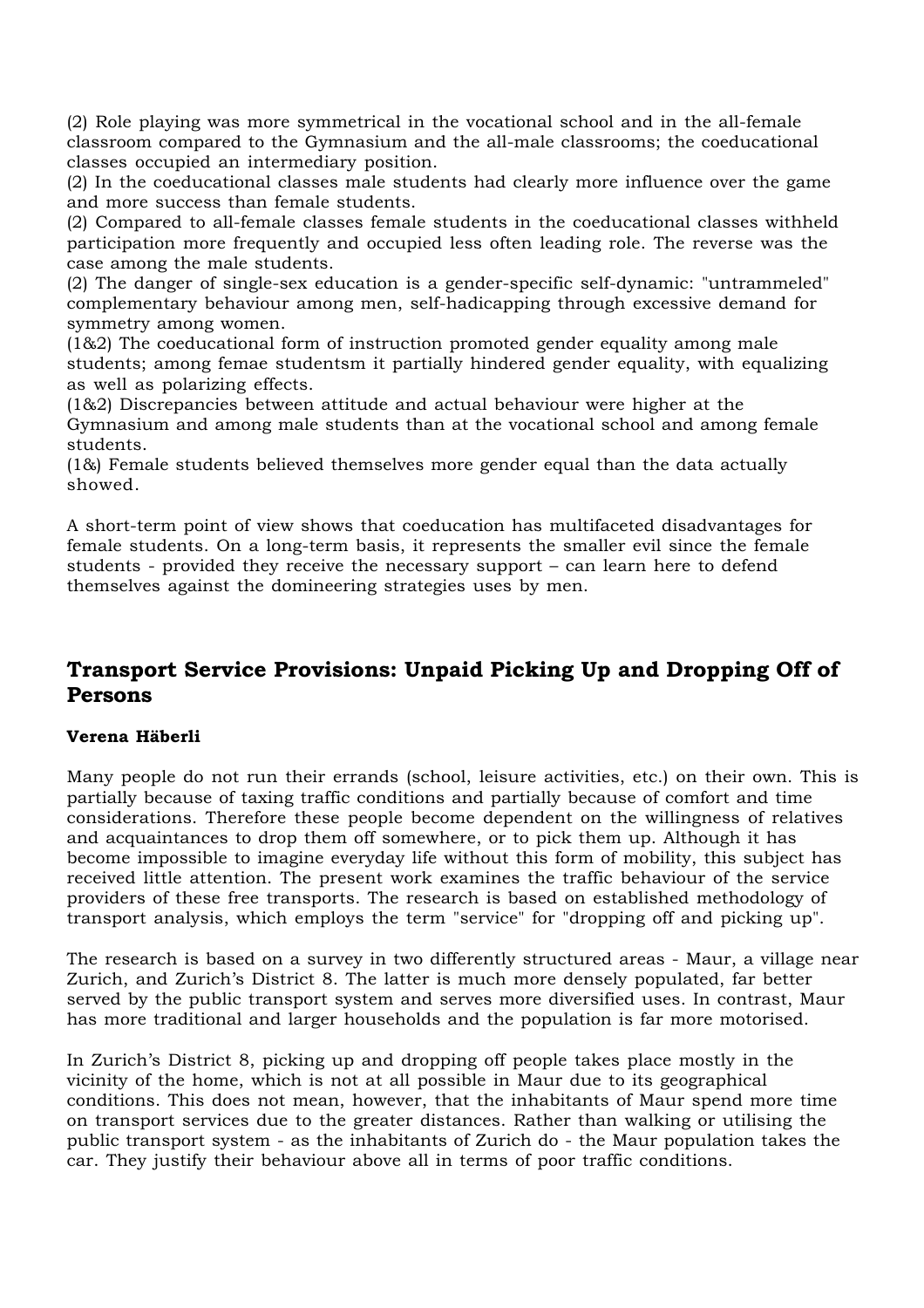But the survey has also revealed similarities. In both communities, in particular homemakers or part-time workers provide transport services. Given the current division of labour, women are disproportionately more often engaged in this activity. It is astonishing that the provision of this service remains mostly unacknowledged. In general, transporting people to and from leisure activities is very important. If providing transport assistance is the sole motive for leaving home, children are the main beneficiaries (school and leisure). If leaving home is motivated by another main reason (e.g. shopping, work, leisure activity) and the provision of a service is secondary, mostly adults profit. The survey reveals that about one-third of the services were necessary because the beneficiaries would not have been able to help themselves.

Based on a rough estimate, it can be shown that transport-related "services" as part of domestic work rate approximately as high as "job-related" transports as part of paid work. The analysis of different surveys of traffic behaviour, however, reveals that these unpaid services are treated either inadequately or not at all when compared with other transport issues. Given current developments, it can be assumed that these services will play an increasing role in the future. Therefore, an adequate and consequent collection of data on transport "services" will need to be discussed within the framework of future transport studies. The present study provides a basis for this.

### **The Historic Origins of Gender Inequality in Switzerland from a Legal, Economic and Social Point of View**

#### **Anne-Lise Head-König, Liliane Mottu-Weber and Véronique Borgeat-Pignat**

This research focused on Switzerland from the end of the Middle Ages to the beginning of the twentieth Century. The goal was to study the discourse of elites as well as the social practices that have contributed to creating, maintaining or reinforcing the inequalities that women still face today. The authors have analysed cantonal and communal archives and taken into account both hand-written and printed sources, in order to uncover discriminatory as well as non-discriminatory situations in law, economics, education, and culture. To reflect Switzerland's geographic and cultural diversity, the study covered French-speaking and German-speaking areas, protestant and catholic regions, as well as urban and rural areas.

These analyses show that conjunctural fluctuations crucially determine the evolution of women's status in society – an evolution, which is characterised by sometimes spectacular advances and throwbacks. Depending on favourable or unfavourable economic and demographic conditions, women's participation in the public sphere, vocational training, school education, or the labour market ranged between active and marginal. During prosperous times, women's work was in demand and certain customs or laws were relaxed or even ignored. However, as soon as their activities were perceived as competition with men - following a decrease in the work offer or a labour surplus -, regulations to limit women's work were adopted. During these recessions, other factors of a cultural nature also intervened, such as a return to Roman law, or to certain Church principles. The study pointed out the ambiguity of measures for the protection of women - in the name of the "weakness" of their gender, an idea that was inherited from Roman Law-, of children and of the family. Indeed, this protection and the concession of certain advantages were all too often forced upon women at the cost of their legal rights and their economic and social position. Finally, the persistence of "ancestral" mentality traits has always been present in the background of any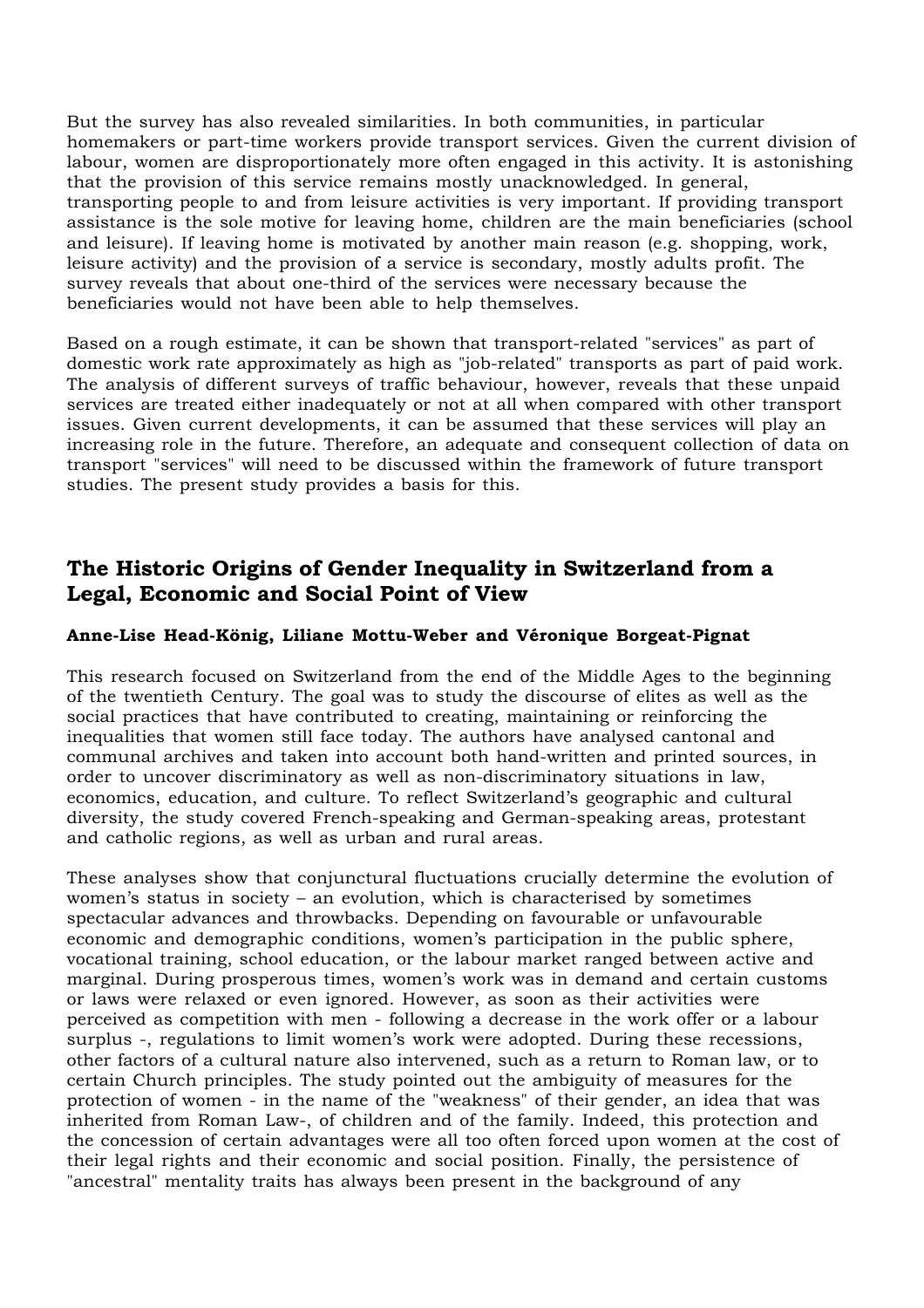conjunctural developments. These traits include mental images that confine women to their roles of wife and mother, or that blame them for the violence they fall victim to the latter element resulting in judges pronouncing extremely strong penalties for women involved in sex offences. They also include social representations that underestimate or disparage women's specific qualities and qualifications and denounce their supposed lack of competence. Considering the lack of permanent gains in this domain, only a sustained policy, which takes into account all these aspects, could efficiently combat the discriminations that women still face.

### **Unequal Amongst Equals: Case Studies of Gender Segregation of the Labour Market**

#### **Bettina Heintz, Eva Nadai, Regula Fischer, Hannes Ummel**

This research project is based on three qualitative case studies in three different occupational fields (informatics, nursing, and intsurance clerks), which vary in type and extent of gender segregation. The project combined two empirical methods: qualitative interviews and observation. This research design permits a dual comparison - one across gender, and one across different contexts. More precisely, it offers, firstly, the possibility to compare the experiences of men and women within occupations that are traditionally held by the opposite gender, and secondly to examine to what extent gender difference ist dependent on the specific contect; i.e.manifests itself differently and has different effects across occupational fields.

The study focused on two central questions: (1) Which are the informal and formal barriers that prevent women and men from choosing an occupation that is traditionally held by the opposite gender, or alternatively, which barriers lead to an abandonment of these occupations? (2) Are women and men confronted with similar problems or are there gender-specific differences? The insurance clerks serve as control cases in both research questions.

#### *Results*

(1) Choosing a cross-gender occupation is a long-term process. For almost all of the male nurses and female computer specialists that were interviewed, the non-traditional occupation was their second profession. However, the main obstacles are different for men and women. Women are prevented from choosing a male occupation primarily by a lack of confidence in their own professional skills. For men, problems arise when a profession is labelled as female. In addition to the structural characteristics of predominantly female occupations (comparatively lower wages, fewer promotional prospects), an apparent fear of becoming "feminized" or "homosexualized" seems to be the primary reason why men hesitate to take up a female profession.

(2) Men in female occupations are not faced with the same barriers and exclusions as women in mostly male-dominated fields. In contrast to female computer specialists, who, despite a rhetoric of gender equality, remain professionally isolated, male nurses are fully integrated and are very well accepted by their female colleagues. Women seem to see their male colleagues less in terms of competitors, than in terms of a potential increase in prestige due to a "masculinization" of the profession.

(3) In non-traditional occupations, gender takes on a "master status", which colours all interactions and evaluations. This spill-over effect has disadvantages for women but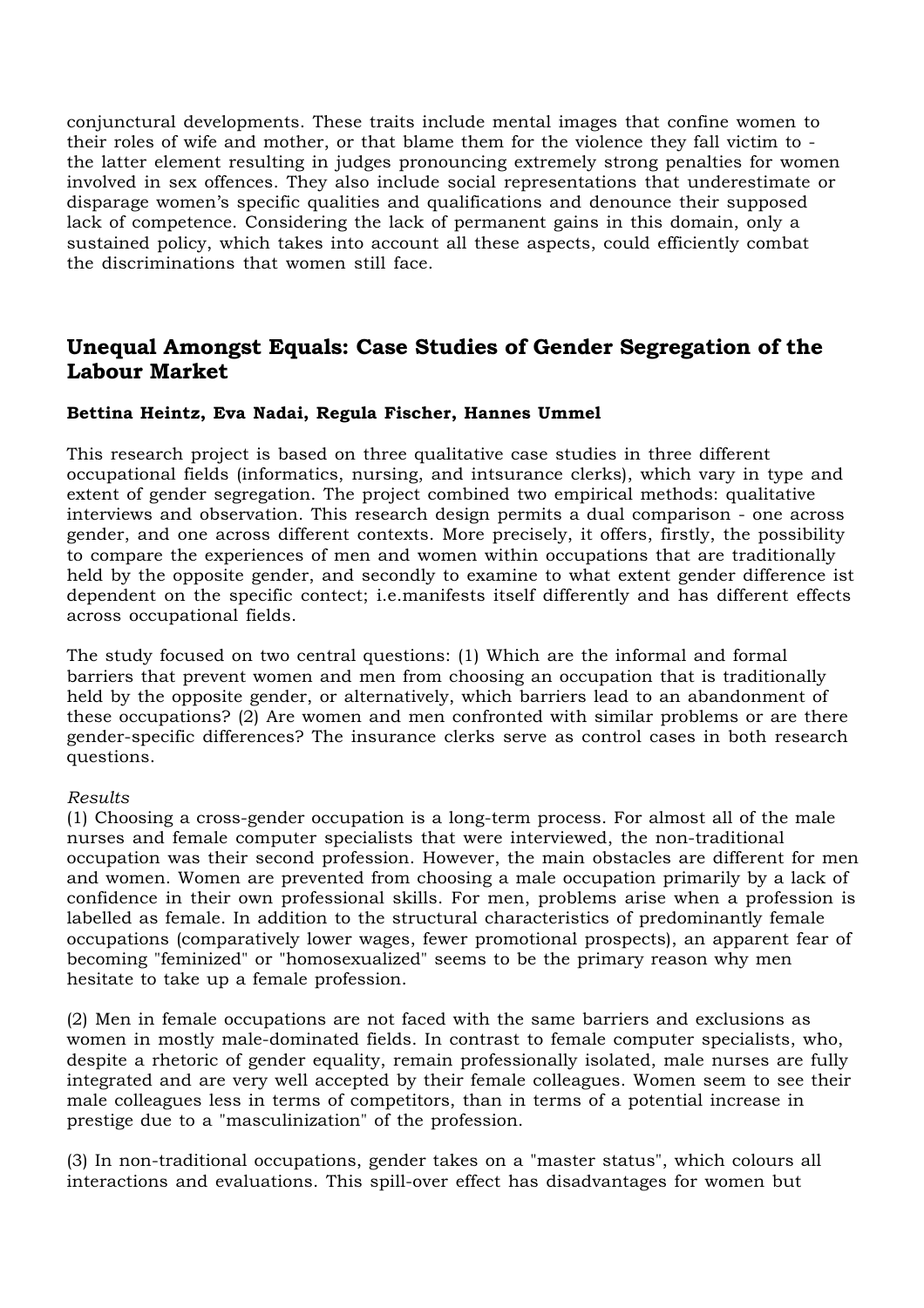advantages for men. While women have to fight the nonprofessional associations of female gender roles, gender becomes a possible resource for men. Because of the close association between masculinity and professionalism, maleness is also in female-dominated occupations connected with objectivity, leadership ability, and competence.

(4) Women in male-dominated professions have to defend themselves against being forced into female niches, while men, in contrast, claim special male domains themselves. In the field of medical nursing, such domains include the use of sophisticated technical equipment, contact with doctors, and certain administrative tasks. This demarcation of male task domains is often also equivalent to a professional promotion.

Overall, gender differences are far more emphasized by men compared to women. This occurs when men represent the majority that is confronted by female 'intruders', as well as when they are part of a minority working in a traditionally female profession.

# **Coeducation in physics teaching**

#### **Walter Herzog, Peter Labudde, Charlotte Gerber, Enrico Violi and Markus P. Neuenschwander**

The research project ´†Coeducation in physics teaching†ª deals with gender equality and teaching the mathematical and natural sciences. Particularly physics and chemistry are amongst the least popular subjects for both genders. Gender differences in interest and performance are especially pronounced in physics teaching, and increase with age. Motivational processes supposedly cause this development. In the course of their schooling, girls have increasing doubts about their aptitude for the mathematical and natural sciences. They perceive the natural sciences as male domains.

The project focused on the following main research question: how to improve physics teaching in order to better exploit girlsí previous experiences that refer to the physical environment, interest and learning processes, and to counteract stereotypical attributions concerning aptitudes. To this effect, an intervention program was carried out in the final years of high school. The didactic approach of this intervention aimed for gendersensitive physics teaching.

#### The study involved four steps:

Step 1: The definition of gender-sensitive physics teaching

Step 2: The preparation of two teaching modules following the criteria of girls-friendly physics teaching by the members of the experimental group 1.

Step 3: Application of the teaching modules in three experimental groups:

ï Experimental group I: sensitise the teachers to the discrimination against girls in physics teaching (participation in two half-day sensitising workshops, interviews with the teachers), construction of teaching modules, testing the modules in class, supervision by the project team (observation of teaching) and the teachers themselves (mutual supervision).

ï Experimental group II: Sensitising, testing of the teaching modules that were elaborated by the members of the first experiment group, supervision.

ï Experimental group III: testing of the teaching modules without previous sensitising and without supervision.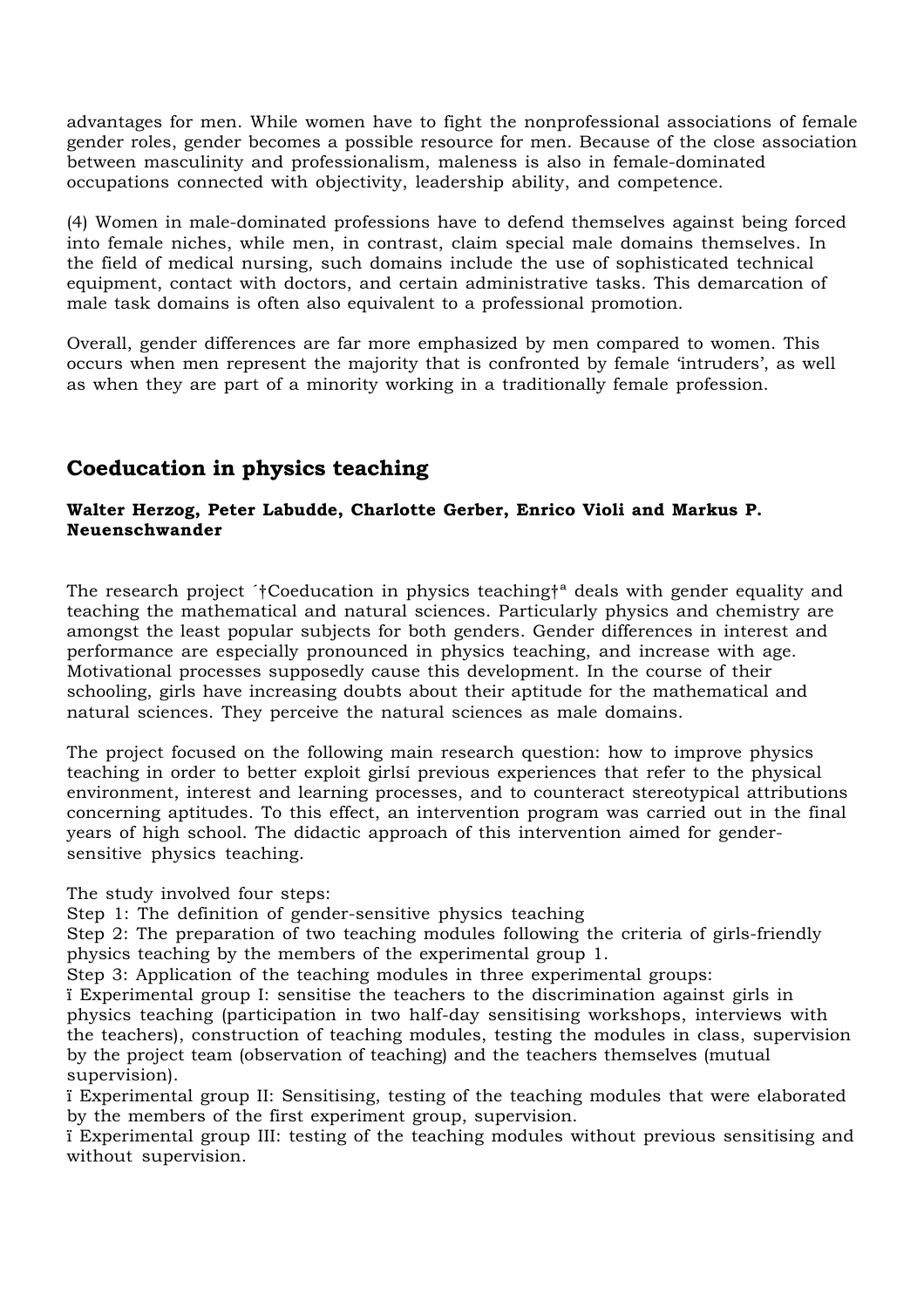ï Control group: physics teaching using conventional didactic and methods of the same subject domains as the experiment groups, without sensitising and without supervision. Step 4: evaluation and recommendations based on the data analysis.

In total, 614 students from 31 Swiss-German ´†gymnasium†ª and ´†seminar†ª classes participated in the project, which were taught by 25 teachers. Demographic and personal data (gender, intelligence, school performance, interests, attitudes, etc.) were collected at the beginning and at the end of the intervention. The studentsí knowledge was tested after each teaching module was applied. So far, there are no definitive results because the evaluation has not yet been finalis

### **On the Benefit of Selflessness: Voluntary Work in the Social Domain**

#### **Beatrice Hess, Eva Nadai**

Voluntary work has an economic as well as a symbolic value, and its benefit is public as well as private. This research dealt with the private benefit of volunteering. Two questions were central: (1) What benefit can volunteers extol from their unpaid labour for society, i.e. which social and cultural resources can be acquired through volunteering? To what extent are these resources transferable to other sectors, such as politics or the labour market? (2) Are these benefits different for women compared to men?

Methodologically, the study combined 25 qualitative interviews with a survey of 600 volunteers working for five social and socio-political organisations: the Red Cross, women's associations, a telephone helpline, an emergency shelter, a feminist project, and communal welfare authorities.

The benefit of volunteering depends, first, on the field of activity, second, on the volunteers' personal background, and third, on the social domain into which this benefit is transferred. The decisive factor is whether one is active in *basic work*, or in a honorary office (functioning within an appointed leadership position).

Individual careers in the volunteer sector are determined by a combination of personal situation (family and professional engagement), resources (social: networks; cultural: education; material resources, and time), nature of motivation, patterns of activity, and the context of the engagement (organisation, type of activity).

*Menial* tasks are often performed in isolation and without opportunities to co-operate with other volunteers. These activities lack responsibilities beyond the immediate task as well as social visibility. The potential increase in qualifications revolves above all around social competence and personal development. Honorary offices, in contrast, are embedded in a cooperative context. They guarantee a certain performance visibility, and offer a chance of developing organisational skills, knowledge of the field, and leadership qualities. Organisational benefits (training and development; professional certificates) are more likely to target volunteers engaged in *basic work*. However, they are of no value outside of the volunteer sector. Although honorary positions lack this type of benefits, they offer better structural opportunities to foster cultural and social resources.

The volunteer sector, just as the labour market, is segregated across gender: women are mostly active in the social domain; men in sports, professional associations, and politics. While women tend to perform *menial tasks*, men more frequently hold honorary offices.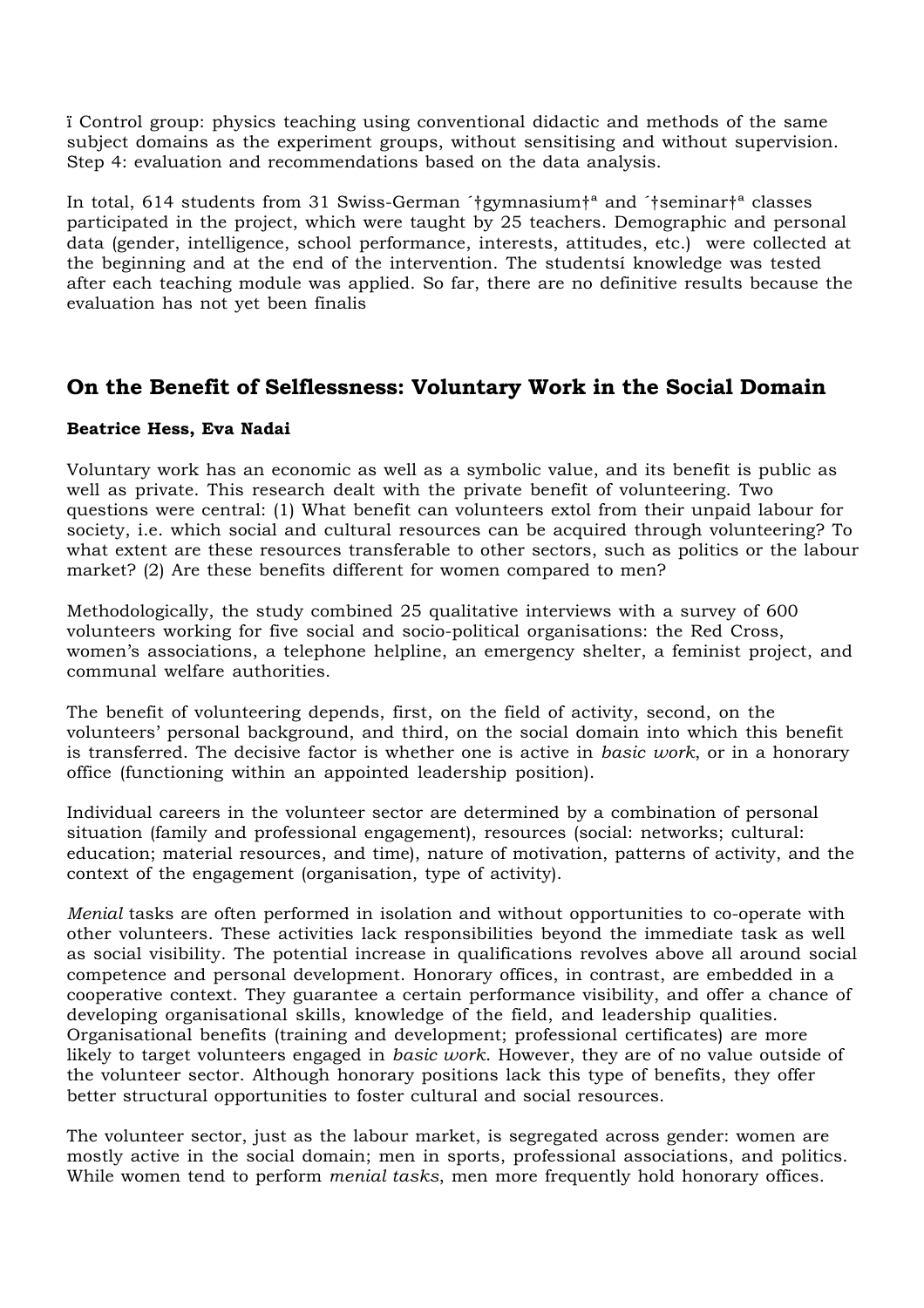Women who are not gainfully employed have fewer opportunities for acquiring the social and cultural resources that are necessary for appointments to honorary offices. Personal contacts influence access to volunteer work. Typically, volunteers recruit individuals from similar social backgrounds. Stereotypes about gender-specific interests and suitability codetermine who is assigned to which activity and additionally, what tasks are considered suitable by the volunteer. Such mechanisms contribute to the consolidation of the gendered division of labour within volunteer work. Here too, women are relegated to "inferior jobs."

Women acquire unequal social and cultural resources and unequal prestige. The qualifications and personal contacts that are acquired through volunteering are especially transferable into gainful employment, if there already exists a professional position (as high as possible). For most female volunteers, such a basis is lacking, while men, particularly those in honorary offices, often have a high educational and professional status. Ultimately, volunteer work has unequal "payoffs" for women and men.

# **Gender Identity Crisis? Psychological Indicators of Gender Equality Within Family and Work**

#### **Lisbeth Hurni, Karin Moser, Lea Haas**

The goal of this project was to study university students' expectations for the future and problem solving strategies with focus on personal and professional life, and to evaluate indicators of gender equality from a psychological perspective. The study aimed to obtain a representative picture of students on the basis of a multilevel approach of identity and to point out starting points for promoting gender equality.

A survey targeted a representative sample of Swiss-German students in the last part of their studies in the fields of physics, business administration, psychology, and German studies. The most important themes covered expectations for the future and problem solving strategies in the domains of work and family. The issues furthermore included the planning of a dissertation or post-graduate studies as well as evaluating the labour market. The students were asked to rate and justify professional career orientations. With regard to the private domain the status of single or partnership with or without children, and different types of division of labour between women and men could be judged. The respondents were asked to assess problems typically occurring after graduation in terms of their difficulty, and to elaborate problem solving strategies. Based on the results of the survey responses, interviews were conducted on selected themes.

There were few significant gender differences in many domains. Women and men equally orient their careers according to autonomy, creativity, professional accomplishment, commitment, and distinctly less according to stability. The importance of leadership skills is located in an intermediate position. Although evaluated differently by different disciplines, no gender difference exists in this respect. Only the professional orientation 'career challenge' is evaluated less positively by women, compared to men. With reference to private life, the majority of women and men prefer to imagine themselves in a partnership with children, with an equal dedication to professional work and family. Additionally, those models that enable participation in private and professional domains and that lead away from traditional role-divisions are positively evaluated. The majority of those surveyed presume to achieve their familial expectations, including children, only many years after the completion of their studies.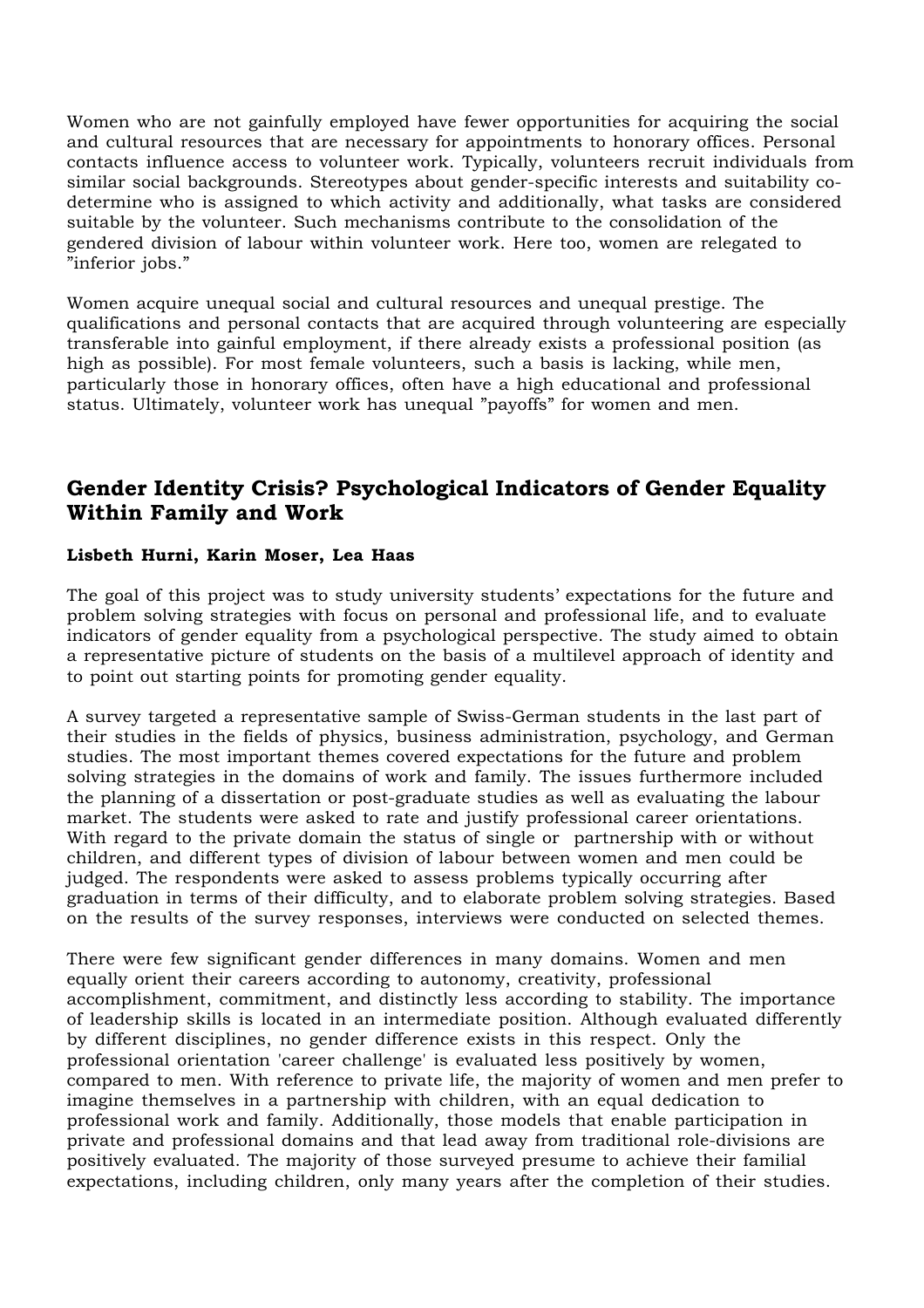With regard to problem solving, women achieved qualitatively better results in tasks concerning the private sphere, while men scored better in tasks concerning professional domains. It is suggested that the evaluation of problem solving competency be seen as the central indicator concerning gender equality. The interviews revealed that both men and women notice more gender inequality in the professional sector than in day-to-day student life. No gender identity crisis is discernible at the end of their study years. However, a crisis could occur among the surveyed women and men, if their expectations for the future do not materialise. The promotion of gender equality should target the time segment prior to graduation and the initial years of professional life.

### **Measures for Gender Equality and the Promotion of Women in Leadership Positions. A Comparative Study of Economic and Political Elites in Switzerland.**

#### **Brigitte Liebig**

Fields of leadership are exponents of the gendered dimension of social inequality. To belong to the female gender explains the exclusion from powerful positions within all socially central areas. The study argues that the closure of these fields for women bases on the construction of differences between women and men, masculinity and femininity. The mechanisms of production, maintenance and reproduction of gender inequality within the professional and public sphere are produced on different social levels and in various shapes. Those mentioned within this study are structural and cultural forms of occupational segregation, gender specific patterns of recruitment and careers, various forms of discrimination within social interaction as well as structural requirements of careers which start from the construction of a conventional, so-called 'male' prototype of professional biography including traditional forms of the division of labour within the family.

Based on a survey of selected representants of economic and political elites in Switzerland the study proves the existence of most of these processes of gendering within both spheres. Differences between fields of work, personal attitudes, cultural and social resources, professional and/or political careers, actual conditions of leadership and private life situations of male and female leaders are obvious. Besides that the analysis shows that some of the impediments women face are to a greater extent present within the economic than the political field: Not only that women are less represented in senior management than in the highest legislative and executive bodies of politics, but they are also confronted with less favourable conditions for upward mobility and leadership. This is expressed by a higher degree of conservatism concerning gender equality and of women´s discrimination within recruitment processes in economic elites; it is also indicated by the extend of problems female top managers meet integrating motherhood into their careers and the failure of promotion they experience within their way up. Beyond all differences, both - men and women - are extremely priviledged concerning their social, educational or professional backgrounds and they quite often estimate the conflicts accrueing from the demands of careers and leadership positions in the same way.

The study provides theoretical explanations for the differences and the similarities observed; it offers suggestions for the realization of gender equality in economic and political elites as well as for the promotion of women within economic and political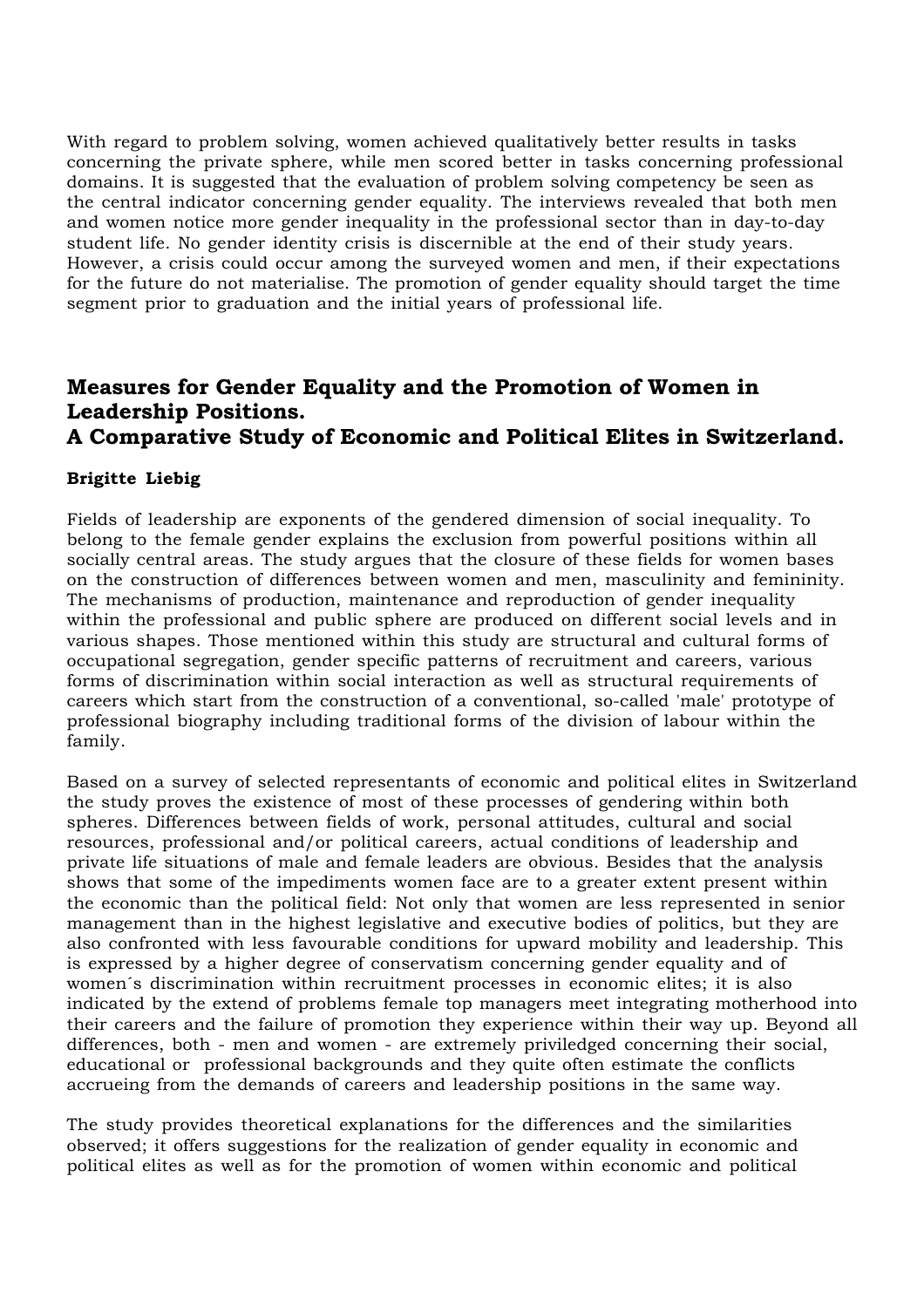organizations in general. The recommendations stress the dialectic of structural and cultural measures for equalization.

# **Solidarity, Independence, Indigence: The Long Road toward Gender Equality in the AHV (1939-1980)**

#### **Christine Luchsinger**

In Switzerland, the AHV (old-age and surviving dependants pension scheme) was created after the second World War. More than any other social security system, it dedicated itself to the slogan "Away from Indigence!" Based on the solidarity principle, this service aimed to provide all pensioners with a (modest) subsistence. However, gender inequality within the AHV could not be eliminated, despite high ambitions and repeated revisions. What went wrong?

This research project traces the history of gender differences concerning the definition of solidarity and need. Despite numerous attempts in the past to question gendered standards in the AHV-laws, fundamental discussions did not take place until 1980. This work's central task is to closely examine the solidarity principle of the AHV. This principle is subdivided into a form of horizontal solidarity among equals, and a vertical solidarity with a distinctly hierarchical component. The hierarchical aspect primarily affected women. Regarding families or married couples, the insurance treated men as individual subjects, while their wives were placed under their "protection". The solidarity principle was expressed, on the one hand, through the supposed solidarity from husband to wife. On the other hand, it was translated into the solidarity of single persons toward the married, which relieved the husband from providing for his wife at home while charging the whole population with this responsibility.

In addition to emancipatory elements, the AHV thus expressed a perspective which presupposed a normative male biography, i.e. full-time life-long employment, while delegating reproductive work - not credited by the AHV - to women.

In a historical cross-section through four decades, this research examines the arguments which were raised to justify the differential treatment of men and women, or of women with different marital status. The most significant conclusions are:

- The AHV has never achieved its goal to eliminate indigence. Indigence was considered more tolerable for women than for men (with exceptions).
- Economic motives played a decisive role in accepting emancipatory demands. Employers' associations realised this significantly sooner than workers' unions.
- The gender division regarding pension settlements can only be understood in close conjunction with the general welfare policies. These policies were significantly based on normative male biographies, especially in the 1960s.
- Into the 1960s, parliamentarians strongly advocated policies barring married women not only in the "child-bearing phase" but permanently from gainful employment, in the name of the protection of the family.
- Differences in argumentation can be ascertained between political bodies in which women were represented (AHV commission) and where this was not the case (parliament until 1971).
- For both lowerings of the retirement age for women, the patriarchal arguments proved decisive.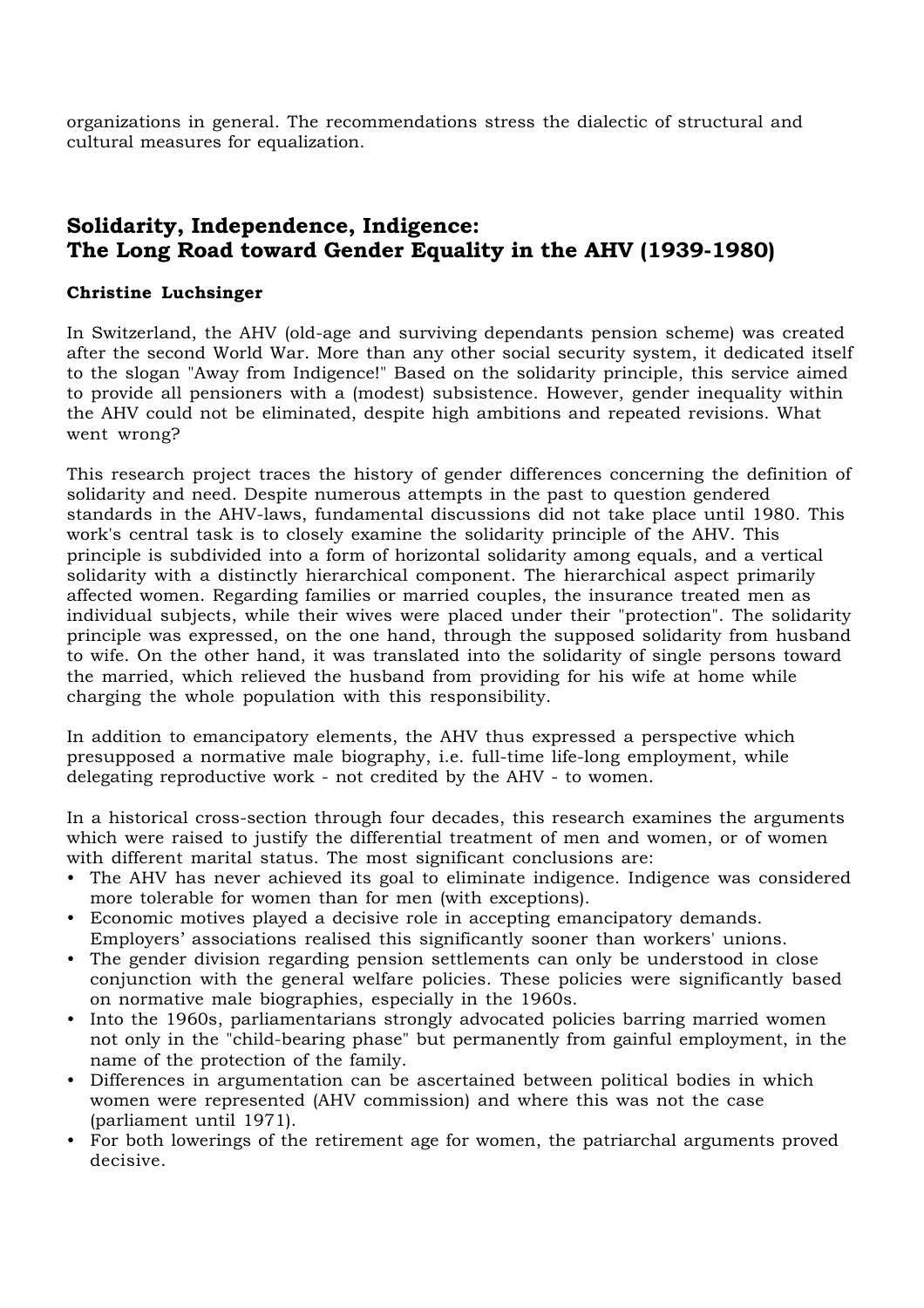### **Normative Models of Equality and Justifications of Unequal Treatment of Men and Women**

#### **Patricia Roux, Valérie Perrin, Marianne Modak and Bernard Voutat**

The aim of the research is to analyse the different conceptions that couples have of equality in everyday life, and to explore how these conceptions are articulated with the division of roles in the domestic, educational, and professional sphere.

Four hundred married Swiss women and men aged 25 to 60 were surveyed by questionnaire. The study shows that regarding marital arrangements and the division of labour these individuals have very different criteria of justice in defining rights and duties associated with each gender. Parity, i.e. a strictly equal distribution, is one of these criteria; balancing out the contributions of each partner following the principle that women's domestic contribution compensates for the men's professional investment, is another. Approximately 40% of the sample have a more rigid conception of gender roles.

The concept of equality, so very present in the public debate, therefore remains generally vague and allows for multiple interpretations. This is even more striking when individual practices are examined. Indeed, the study shows that nothing much has changed in this respect, regardless of individuals' principles regarding the division of tasks and labour. Individual practices remain fundamentally unequal, even within those couples that agree with the principle of equality. The main reason for this gap between principle and reality is that, in everyday life, spouses mobilise numerous arguments for explaining their unequal situation. Lack of time, individual needs and interests, and the necessity to maintain conjugal or familial harmony, are all examples of arguments that legitimise inequality between spouses. This inequality is thus disconnected from its immediate meaning and becomes acceptable, or even just and functional in everyday life.

Another process, whereby men and women deny the issue of inequality when evaluating their personal situation, consists of social comparisons: Men think that they contribute more than other men, while women consider the meagre contribution of their spouses to family activities as an appreciable "extra" that their women friends have less, or lack entirely.

Thus, there is a considerable gap between the urgency of the public debate on equality and married couples' everyday life. This everyday life is constraining, because it forces individuals to accommodate inequalities in order to function. The entire social structure legitimises the foundations of a reality that is considered just and necessary, ranging from the lack of infrastructures that would facilitate family charges, to the generalisation of male full-time employment and of female part-time work. These foundations also lack acknowledgement of the social responsibilities assumed by women, and foster the difference in salaries which reinforce women's economic dependence. To transform everyday exchanges between men and women, this social macro-level should be targeted.

### **Changes in special protective legislation concerning women in Swiss labour law during the 20th. century**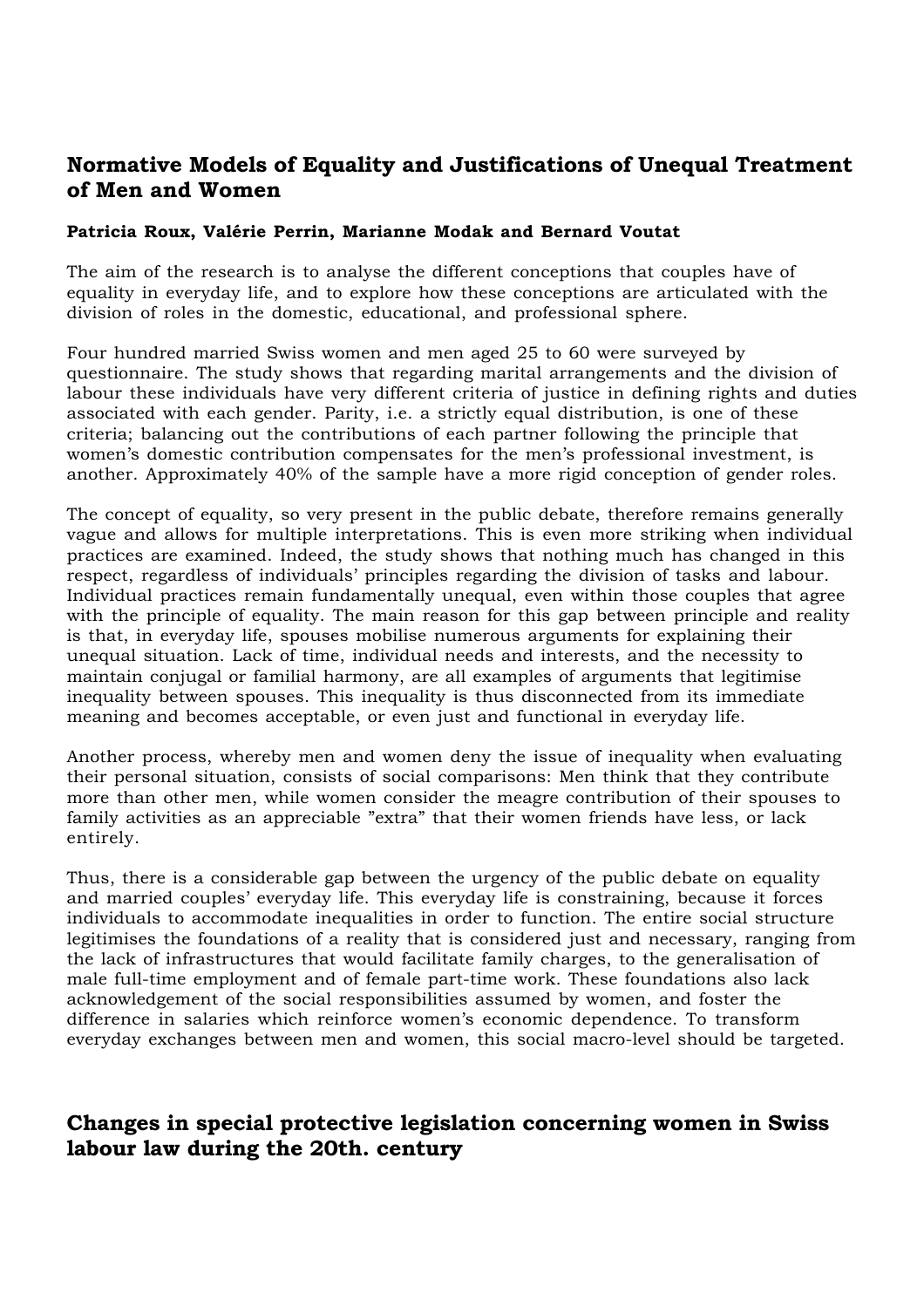#### **Regina Wecker, Brigitte Studer, Gaby Sutter**

On 1 December 1996, the revised labour law was rejected by a clear majority of two thirds of the voters during a direct democracy vote. The debate on the reorganisation of labour conditions is, thus, re-opened again; revision efforts were resumed shortly after the vote.

The reason for the revision was that the labour law - and in particular its prohibition of night work for women in industry - was esteemed to be incompatible with the equality directive of the federal constitution (Art.4 BV). This incompatibility, however, triggered the revision of the entire law.

On the basis of this debate, the authors examine the history and the political context of this protective legislation, the consequences for the position of women in society in general, and womenís situation on the labour market in particular. The theoretical framework postulates that gender and gender differences are not given ´†facts†ª but constructs, which are produced through everyday acts, discourses, laws, and norms.

The international context was important for the historic origins of the protective measures concerning women. Indeed, the prohibition of night work immediately after the first World War - with other social policy objectives, such as the eight-hour day, paid maternity leave and equal wages for equal work -, was regarded as a means for securing social peace. In Switzerland, the connection between these measures was loose. In fact, only the prohibition of night work which already existed for the industrial factories, was extended to also include commerce. Both generalised, paid maternity leave and economic equality between men and women were evaded.

Clearly, the result was the confirmation of the status quo and not its transformation in 20th. century Switzerland. This is true for both the gender hierarchy, and the labour market structure. The female work force was defined as ´ in need of protection†ª, but at the same time also as clearly different from the male work force, and therewith, secondrank. The fact that women were defined through the family was central to the production and the maintenance of difference. In addition, womenís inferior rights were legitimised by emphasising either that single women did not need to provide for a family, or that married women had "obligations" toward their family. These different arguments allowed for contradictory constructs. On the one hand, the female work force was considered generally in need of special protection. On the other hand, there were only minimal labour rights related to maternity, while economically, maternity remained entirely unprotected. This discrepancy continued to exist after the creation of the 1964 labour law.

Both factors maintained the difference between men and women and defined women as deficient workers. This means that the prohibition of night work for women is not an effective policy toward equality. There are numerous connections between special protective laws concerning women, maternity, a discriminatory position on the labour market, and between definitions of male and female job qualifications and the social construction of gender. This demonstrates that the "equal treatment" of women regarding night work cannot improve the position of women in the gender hierarchy. An enduring politics of equality needs to combine equality concerning labour law, economic equality, public health protection, and economic security with regard to maternity.